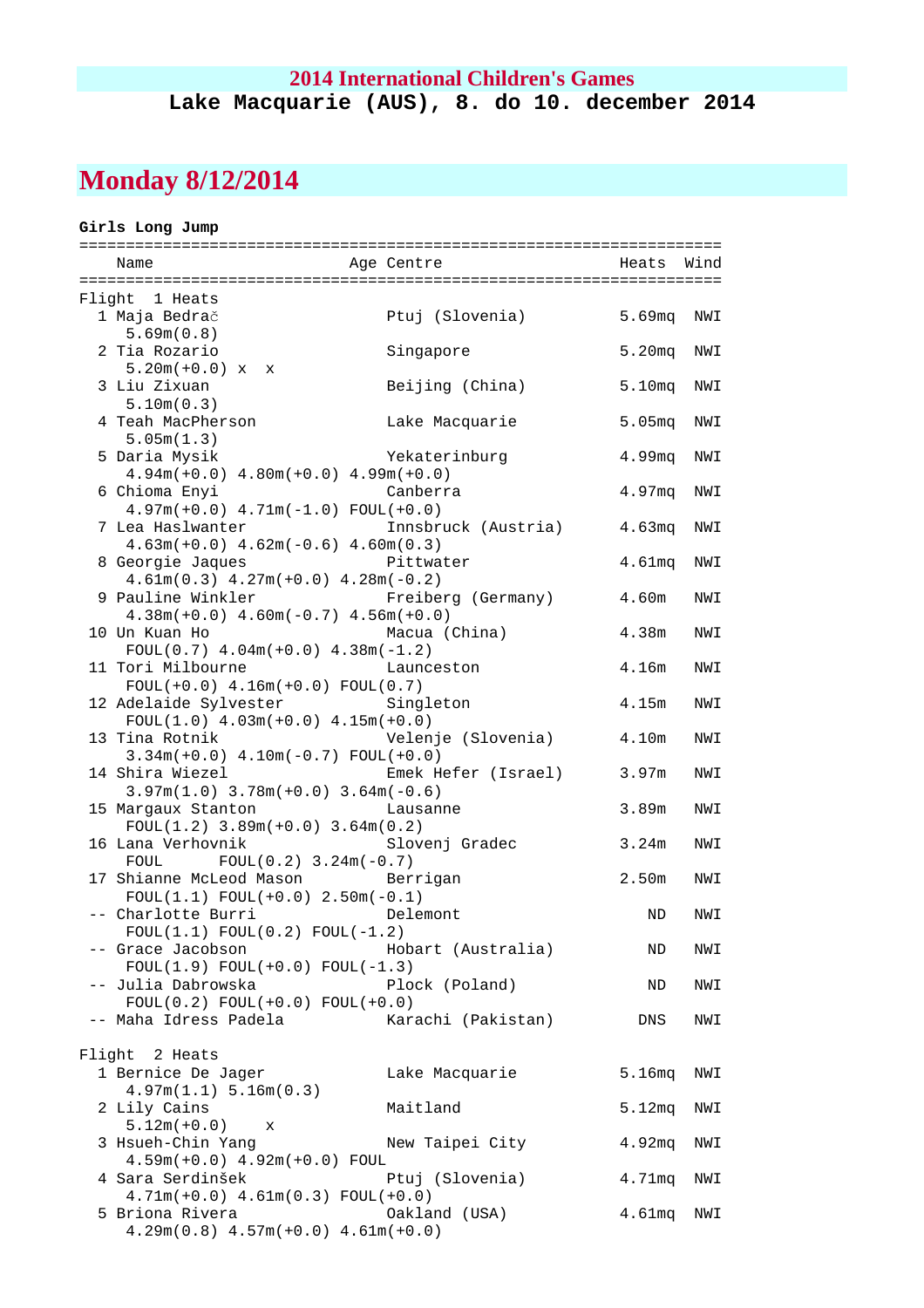|       | 6 Hanna Lukowski                                               | Canberra            | 4.46m              | NWI  |
|-------|----------------------------------------------------------------|---------------------|--------------------|------|
|       | $4.32m(-2.0)$ $4.36m(-4.0)$ $4.46m(-0.9)$                      |                     |                    |      |
|       | 7 Anastasiia Tkheliia (Kanada Yekaterinburg                    |                     | 4.43m              | NWI  |
|       | $4.42m(0.4)$ $4.38m(-1.3)$ $4.43m(-0.5)$                       |                     |                    |      |
|       | 7 Itai Faktor                                                  | Emek Hefer (Israel) | 4.43m              | NWI  |
|       | $FOUL(-0.2) FOUL(0.6) 4.43m(0.4)$                              |                     |                    |      |
|       | 9 Lena Steiger                                                 | Darmstadt (Germany) | 4.37m              | NWI  |
|       | $3.81m(0.8)$ 4.37 $m(+0.0)$ 4.30 $m(0.2)$                      |                     |                    |      |
|       | 10 Jasmine Bonomi                                              | Pittwater           | 4.35m              | NWI  |
|       | $4.04m(0.8)$ $4.35m(-0.2)$ FOUL(-0.2)                          |                     |                    |      |
|       | 11 Sabrina Kliousis                                            | Newcastle           | 4.33m              | NWI  |
|       | FOUL $4.33m(-0.9)$ FOUL(0.7)                                   |                     |                    |      |
|       | 12 Jenny Kahl                                                  | Freiberg (Germany)  | 4.31m              | NWI  |
|       | $FOUL(+0.0)$ 3.88m $(0.2)$ 4.31m $(-1.1)$                      |                     |                    |      |
|       | 13 Danieka Wagner<br>$FOUL(+0.0) FOUL(0.7) 4.28m(-0.2)$        | Launceston          | 4.28m              | NWI  |
|       | 14 Emeline Arnaud                                              | Lausanne            | 4.17m              | NWI  |
|       | $4.17m(0.8)$ 3.76 $m(+0.0)$ 4.13 $m(+0.0)$                     |                     |                    |      |
|       | 15 Kaitlin Minifie                                             | Hobart (Australia)  | 4.15m              | NWI  |
|       | $4.15m(0.2)$ $3.69m(+0.0)$ $3.73m(1.1)$                        |                     |                    |      |
|       | 16 Pamela Meixner                                              | Innsbruck (Austria) | 3.99m              | NWI  |
|       | FOUL $3.81m(-0.9) 3.99m(+0.0)$                                 |                     |                    |      |
|       | 17 Tess Orton                                                  | Singleton           | 3.92m              | NWI  |
|       | $3.92m(+0.0)$ $3.73m(+0.0)$ $3.74m(1.3)$                       |                     |                    |      |
|       | 18 Rose Zahrooni                                               | Upper Hunter        | 3.53m              | NWI  |
|       | $FOUL(1.6)$ 3.29m(+0.0) 3.53m(0.3)                             |                     |                    |      |
|       | 19 Ana Areh                                                    | Slovenj Gradec      | 3.39m              | NWI  |
|       | $3.39m(0.6) F0UL(+0.0) 3.33m(+0.0)$                            |                     |                    |      |
|       | 20 Célia Fleury                                                | Delemont            | 3.34m              | NWI  |
|       | $3.34m(-0.1)$ PASS PASS                                        |                     |                    |      |
|       |                                                                |                     |                    |      |
|       |                                                                |                     |                    |      |
|       |                                                                |                     |                    |      |
|       |                                                                |                     |                    |      |
|       | Name                                                           | Age Centre          | Heats              | Wind |
|       |                                                                |                     |                    |      |
| Heats |                                                                |                     |                    |      |
|       | 1 Maja Bedrač                                                  | Ptuj (Slovenia)     | 5.69mq NWI         |      |
|       | 5.69m(0.8)<br>2 Tia Rozario                                    |                     |                    |      |
|       |                                                                | Singapore           | 5.20mq NWI         |      |
|       | $5.20m(+0.0) x x$                                              |                     |                    | NWI  |
|       | 3 Bernice De Jager<br>4.97m(1.1) 5.16m(0.3)                    | Lake Macquarie      | 5.16mg             |      |
|       | 4 Lily Cains                                                   | Maitland            | 5.12mg             | NWI  |
|       | $5.12m(+0.0)$<br>X                                             |                     |                    |      |
|       | 5 Liu Zixuan                                                   | Beijing (China)     | 5.10mg             | NWI  |
|       | 5.10m(0.3)                                                     |                     |                    |      |
|       | 6 Teah MacPherson                                              | Lake Macquarie      | 5.05mg             | NWI  |
|       | 5.05m(1.3)                                                     |                     |                    |      |
|       | 7 Daria Mysik                                                  | Yekaterinburg       | 4.99 <sub>mq</sub> | NWI  |
|       | $4.94m(+0.0)$ $4.80m(+0.0)$ $4.99m(+0.0)$                      |                     |                    |      |
|       | 8 Chioma Enyi                                                  | Canberra            | 4.97 <sub>mq</sub> | NWI  |
|       | $4.97m(+0.0)$ $4.71m(-1.0)$ FOUL $(+0.0)$                      |                     |                    |      |
|       | 9 Hsueh-Chin Yang                                              | New Taipei City     | 4.92 <sub>mq</sub> | NWI  |
|       | $4.59m(+0.0) 4.92m(+0.0)$ FOUL                                 |                     |                    |      |
|       | 10 Sara Serdinšek                                              | Ptuj (Slovenia)     | $4.71$ mq          | NWI  |
|       | $4.71m(+0.0) 4.61m(0.3) FOUL(+0.0)$                            |                     |                    |      |
|       | 11 Lea Haslwanter                                              | Innsbruck (Austria) | 4.63mg             | NWI  |
|       | $4.63m(+0.0)$ $4.62m(-0.6)$ $4.60m(0.3)$<br>12 Georgie Jaques  | Pittwater           | 4.61mg             | NWI  |
|       | $4.61m(0.3)$ $4.27m(+0.0)$ $4.28m(-0.2)$                       |                     |                    |      |
|       | 12 Briona Rivera                                               | Oakland (USA)       | 4.61mq             | NWI  |
|       | $4.29m(0.8)$ $4.57m(+0.0)$ $4.61m(+0.0)$                       |                     |                    |      |
|       | 14 Pauline Winkler                                             | Freiberg (Germany)  | 4.60m              | NWI  |
|       | $4.38m(+0.0)$ $4.60m(-0.7)$ $4.56m(+0.0)$                      |                     |                    |      |
|       | 15 Hanna Lukowski<br>$4.32m(-2.0)$ $4.36m(-4.0)$ $4.46m(-0.9)$ | Canberra            | 4.46m              | NWI  |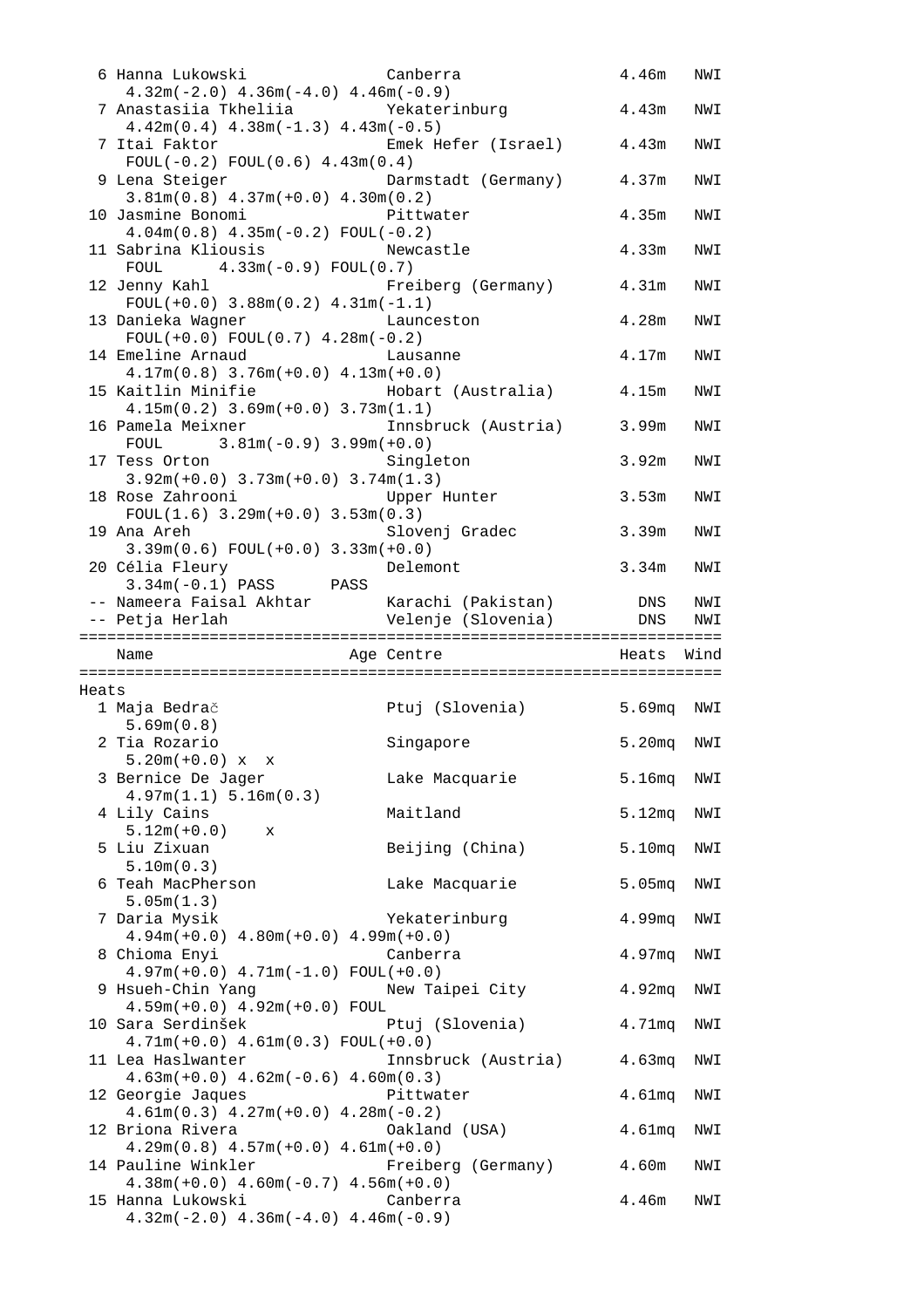| Emek Hefer (Israel) 4.43m<br>16 Itai Faktor<br>$FOUL(-0.2) FOUL(0.6) 4.43m(0.4)$      |                   | NWI |
|---------------------------------------------------------------------------------------|-------------------|-----|
| 16 Anastasiia Tkheliia<br>Yekaterinburg<br>$4.42m(0.4)$ $4.38m(-1.3)$ $4.43m(-0.5)$   | 4.43m             | NWI |
| 18 Un Kuan Ho<br>Macua (China)<br>FOUL $(0.7)$ 4.04m $(+0.0)$ 4.38m $(-1.2)$          | 4.38m             | NWI |
| 19 Lena Steiger<br>Darmstadt (Germany)<br>$3.81m(0.8)$ 4.37m(+0.0) 4.30m(0.2)         | 4.37m             | NWI |
| 20 Jasmine Bonomi<br>Pittwater<br>$4.04m(0.8)$ $4.35m(-0.2)$ FOUL(-0.2)               | 4.35m             | NWI |
| 21 Sabrina Kliousis<br>Newcastle<br>FOUL $4.33m(-0.9)$ FOUL(0.7)                      | 4.33m             | NWI |
| 22 Jenny Kahl Manuel (Germany)<br>$FOUL(+0.0)$ 3.88m(0.2) 4.31m(-1.1)                 | 4.31m             | NWI |
| 23 Danieka Wagner<br>Launceston<br>$FOUL(+0.0) FOUL(0.7) 4.28m(-0.2)$                 | 4.28m             | NWI |
| 24 Emeline Arnaud<br>Lausanne<br>$4.17m(0.8)$ 3.76 $m(+0.0)$ 4.13 $m(+0.0)$           | 4.17m             | NWI |
| 25 Tori Milbourne<br>Launceston<br>$FOUL(+0.0) 4.16m(+0.0) FOUL(0.7)$                 | 4.16m             | NWI |
| 26 Adelaide Sylvester<br>Singleton<br>$FOUL(1.0) 4.03m(+0.0) 4.15m(+0.0)$             | 4.15m             | NWI |
| 26 Kaitlin Minifie (Australia)<br>$4.15m(0.2)$ 3.69m(+0.0) 3.73m(1.1)                 | 4.15m             | NWI |
| Velenje (Slovenia) 4.10m<br>28 Tina Rotnik<br>$3.34m(+0.0)$ 4.10m(-0.7) FOUL(+0.0)    |                   | NWI |
| 29 Pamela Meixner<br>Innsbruck (Austria)<br>FOUL $3.81m(-0.9) 3.99m(+0.0)$            | 3.99m             | NWI |
| 30 Shira Wiezel<br>Emek Hefer (Israel)<br>$3.97m(1.0)$ $3.78m(+0.0)$ $3.64m(-0.6)$    | 3.97m             | NWI |
| 31 Tess Orton<br>Singleton<br>$3.92m(+0.0)$ $3.73m(+0.0)$ $3.74m(1.3)$                | 3.92m             | NWI |
| 32 Margaux Stanton<br><b>Example 1</b> Lausanne<br>$FOUL(1.2)$ 3.89m(+0.0) 3.64m(0.2) | 3.89 <sub>m</sub> | NWI |
| Upper Hunter<br>33 Rose Zahrooni<br>$FOUL(1.6)$ 3.29m(+0.0) 3.53m(0.3)                | 3.53m             | NWI |
| Slovenj Gradec<br>34 Ana Areh<br>$3.39m(0.6) F0UL(+0.0) 3.33m(+0.0)$                  | 3.39m             | NWI |
| 35 Célia Fleury Delemont<br>$3.34m(-0.1)$ PASS PASS                                   | 3.34m             | NWI |
| 36 Lana Verhovnik<br>Slovenj Gradec<br>FOUL<br>$FOUL(0.2) 3.24m(-0.7)$                | 3.24m             | NWI |
| 37 Shianne McLeod Mason<br>Berrigan<br>$FOUL(1.1) FOUL(+0.0) 2.50m(-0.1)$             | 2.50m             | NWI |
| -- Julia Dabrowska<br>Plock (Poland)<br>$FOUL(0.2) FOUL(+0.0) FOUL(+0.0)$             | ND                | NWI |
| -- Grace Jacobson<br>Hobart (Australia)<br>$FOUL(1.9) FOUL(+0.0) FOUL(-1.3)$          | ND                | NWI |
| -- Charlotte Burri<br>Delemont<br>$FOUL(1.1) FOUL(0.2) FOUL(-1.2)$                    | ND                | NWI |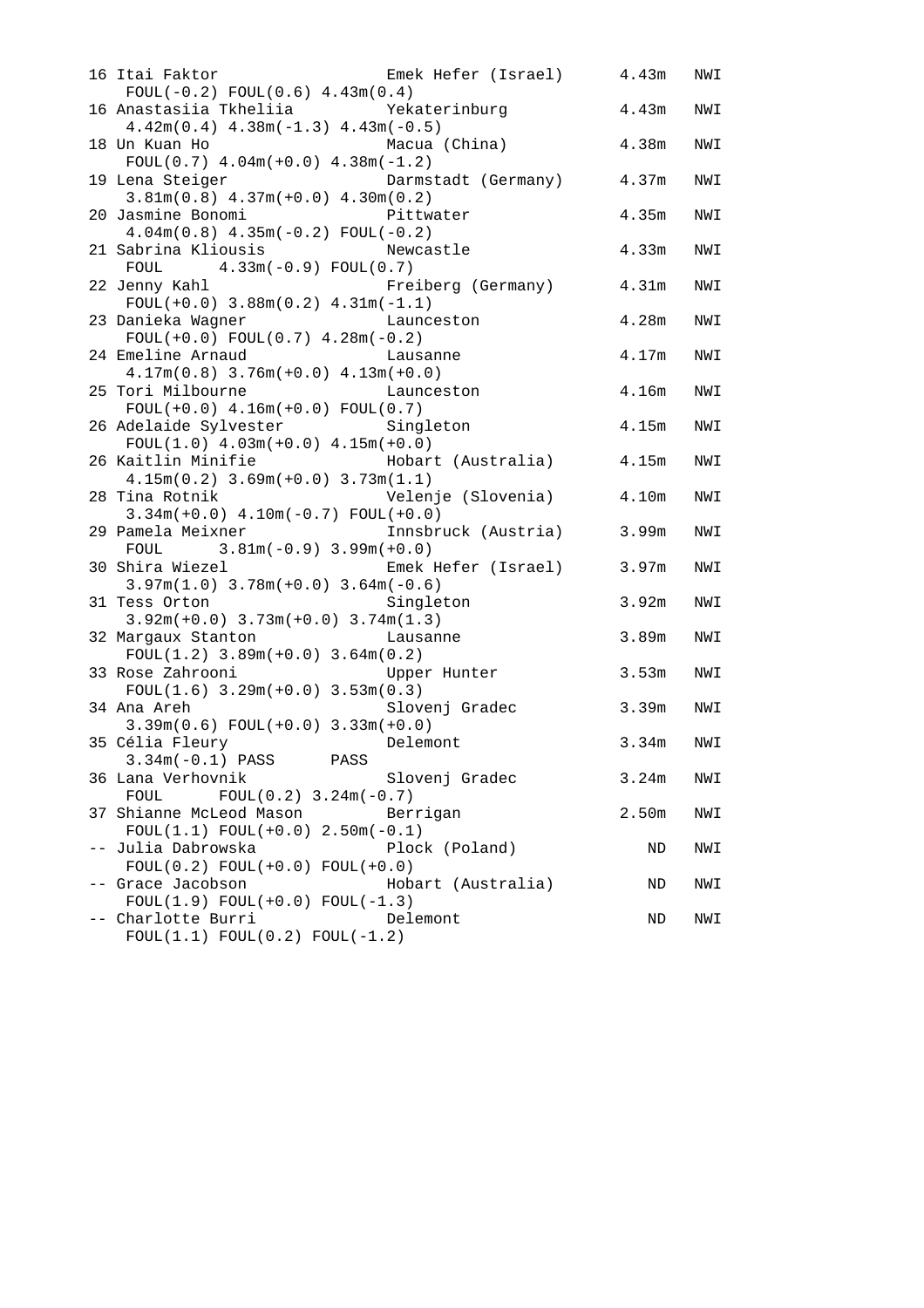#### Boys 100 Metre Sprint

| Name                      | Age Centre                       | Heats         |        |
|---------------------------|----------------------------------|---------------|--------|
|                           |                                  |               |        |
| Wind: 0.8<br>Heat 1 Heats |                                  |               |        |
| 1 Er-Chang Wu             | Taipei (Taiwan)                  | 11.330        |        |
| 2 Muhammad Abu Mansor     | Singapore                        | 11.570        |        |
| 3 Flynn Lefmann           | Singleton                        | 11.74q        |        |
| 3 Philippe Dagry          | Lausanne                         | 12.11         | 12.104 |
| 5 Joshua Beale            | Canberra                         | 12.22         |        |
| 6 Tal Vaizbord            | Emek Hefer (Israel)              | 12.93         |        |
| 7 David Calderón          | San Marcos                       | 17.12         |        |
| Heat 2 Heats Wind: 0.9    |                                  |               |        |
| 1 Jia Yufei               | Beijing (China)                  | 11.54Q        |        |
| 2 Miles Petersen          | Lake Macquarie                   | 11.57Q        |        |
| 3 Wen-Han Cai             | Taipei (Taiwan)                  | 11.66q        |        |
| 4 Daniil Tomin            | Yekaterinburg                    | 11.97q        |        |
| 5 Jagga Pybus             | Hobart (Australia)               | 12.19         |        |
| 6 Jiri Stark              | Karlovy Vary                     | 12.83         |        |
| 7 Isaac Barry             | Singleton                        | 14.45         |        |
| Heat 3 Heats Wind: 0.2    |                                  |               |        |
| 1 Edwin Tan               | Singapore                        | 11.63Q        |        |
| 2 Dominik Sárközi         | Szombathely                      | 11.68Q        |        |
| 3 Askil Mathias           | Maitland                         | 11.78q        |        |
| 4 Bradley Murray-Skey     | Launceston                       | 12.94         |        |
| 5 Nicholas Burgers        | Pittwater                        | 13.90         |        |
| 6 Jong Ho An              | Daegu (South Korea)              | 14.54         |        |
| 7 Muhammad Ahmad          | Kasur (Pakistan)                 | 16.68         |        |
| Heat 4 Heats Wind: 1.1    |                                  |               |        |
| 1 Jirasak Homwan          | Bangkok (Thailand)               | 11.35Q        |        |
| 2 Anton Fenech            | Lake Macquarie                   | 11.88Q        |        |
| 3 Gaetan Montavon         | Delemont                         | 13.01         |        |
| 4 Bálint Kóbor            | Szombathely                      | 13.02         |        |
| 5 Shahzar Saeed           | Kasur (Pakistan)                 | 14.27         |        |
| 6 Allan Gardiner          | Berrigan                         | 14.67         |        |
| -- Ahsan Ahsan            | Lahore (Pakistan)                | DNS           |        |
| Heat 5 Heats<br>Wind: 1.4 |                                  |               |        |
| 1 Cho Kei Lam             | Macua (China)                    | 11.32Q        |        |
| 2 Christian Toussaint     | Lausanne                         | 12.13Q        |        |
| 3 Dor Shmuel Kalef        | Emek Hefer (Israel)              | 12.57         |        |
| 4 Zachary Dinter          | Pittwater                        | 12.76         |        |
| 5 Jasper Sheehan          | Canberra                         | 13.00         |        |
| -- Wasay Usmani           | Karachi (Pakistan)               | DNS           |        |
| -- Mian Saad Amer         | Sialkot (Pakistan)               | DNS           |        |
| Heat 6 Heats Wind: 0.4    |                                  |               |        |
| 1 Jeremy Washington       | Oakland (USA)                    | 11.87Q        |        |
| 2 Žan Viher               | Ptuj (Slovenia)                  | 12.06Q        |        |
| 4 Kirill Dronov           | Yekaterinburg                    | 12.11q 12.103 |        |
| 4 Jordan Webb             | Launceston                       | 12.68         |        |
| 5 Henry Edwards           | Maitland                         | 13.64         |        |
| 6 Luis Carvajal           |                                  |               |        |
|                           | San Marcos<br>Karachi (Pakistan) | 13.84         |        |
| -- Fuzyal Ahmed           |                                  | DNS           |        |
| Heat 7 Heats<br>Wind: 0.1 |                                  |               |        |
| 1 Boonchai Luewichan      | Bangkok (Thailand)               | 11.64Q        |        |
| 2 Yu Bolan                | Beijing (China)                  | 11.73Q        |        |
| 3 Zax DeVenny             | Newcastle                        | 11.95q        |        |
| 4 Jalon Stanley           | Oakland (USA)                    | 12.09q        |        |
| 5 Fabian Haßa             | Darmstadt (Germany)              | 12.43         |        |
| 6 Florian Czunczeleit     | Freiberg (Germany)               | 12.58         |        |
| 7 Austin Hollingsworth    | Hobart (Australia)               | 12.78         |        |
| Heat 8 Heats<br>Wind: 0.6 |                                  |               |        |
| 1 Jonti Lanz              | Newcastle                        | 11.85Q        |        |
| 2 Caleb Taylor            | Upper Hunter                     | 11.95Q        |        |
| 3 Aaron Puelacher         | Innsbruck (Austria)              | 11.99q        |        |
| 4 Seongcheol Bang         | Daegu (South Korea)              | 12.40         |        |
| 5 Dmytro Sehlyanyk        | Uzhgorod (Ukraine)               | 12.45         |        |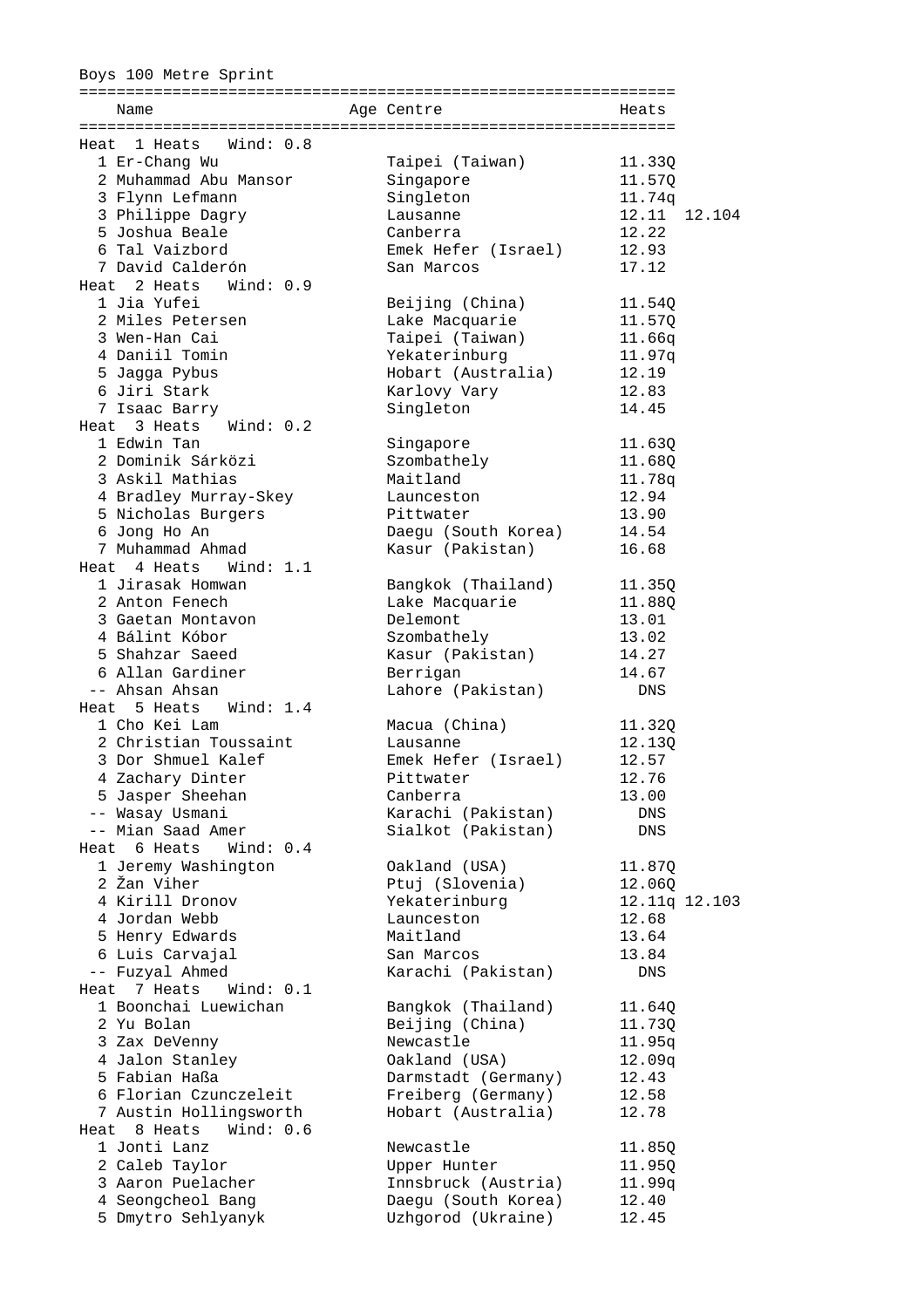|       | -- Ahmad Sajeel                              | Sialkot (Pakistan)  | DNS        |         |                         |          |
|-------|----------------------------------------------|---------------------|------------|---------|-------------------------|----------|
|       | -- Abbas Chaudhry Abubakar Lahore (Pakistan) |                     | <b>DNS</b> |         |                         |          |
|       |                                              |                     |            |         |                         |          |
|       | Name                                         | Age Centre          | Heats      | Wind H# |                         |          |
| Heats |                                              |                     |            |         |                         |          |
|       | 1 Cho Kei Lam                                | Macua (China)       | 11.32Q     | 1.4     | 5                       |          |
|       | 2 Er-Chang Wu                                | Taipei (Taiwan)     | 11.33Q     | 0.8     | $\mathbf{1}$            |          |
|       | 3 Jirasak Homwan                             | Bangkok (Thailand)  | 11.35Q     | 1.1     | $\overline{4}$          |          |
|       | 4 Jia Yufei                                  | Beijing (China)     | 11.54Q     | 0.9     | $\overline{a}$          |          |
|       | 5 Edwin Tan                                  | Singapore           | 11.63Q     | 0.2     | $\overline{\mathbf{3}}$ |          |
|       | 6 Boonchai Luewichan                         | Bangkok (Thailand)  | 11.640     | 0.1     | $\overline{7}$          |          |
|       | 7 Jonti Lanz                                 | Newcastle           | 11.85Q     | 0.6     | 8                       |          |
|       | 8 Jeremy Washington                          | Oakland (USA)       | 11.87Q     | 0.4     | $\epsilon$              |          |
|       | 9 Muhammad Abu Mansor                        | Singapore           | 11.57Q     | 0.8     | $\mathbf 1$             |          |
|       | 9 Miles Petersen                             | Lake Macquarie      | 11.57Q     | 0.9     | $\overline{c}$          |          |
|       | 11 Dominik Sárközi                           | Szombathely         | 11.68Q     | 0.2     | $\mathbf{3}$            |          |
|       | 12 Yu Bolan                                  | Beijing (China)     | 11.73Q     | 0.1     | 7                       |          |
|       | 13 Anton Fenech                              | Lake Macquarie      | 11.88Q     | 1.1     | 4                       |          |
|       | 14 Caleb Taylor                              | Upper Hunter        | 11.95Q     | 0.6     | 8                       |          |
|       | 15 Žan Viher                                 | Ptuj (Slovenia)     | 12.06Q     | 0.4     | 6                       |          |
|       | 16 Christian Toussaint                       | Lausanne            | 12.13Q     | 1.4     | 5                       |          |
|       | 17 Wen-Han Cai                               | Taipei (Taiwan)     | 11.66q     | 0.9     | $\overline{2}$          |          |
|       | 18 Flynn Lefmann                             | Singleton           | 11.74q     | 0.8     | $\mathbf{1}$            |          |
|       | 19 Askil Mathias                             | Maitland            | 11.78q     | 0.2     | $\overline{3}$          |          |
|       | 20 Zax DeVenny                               | Newcastle           | 11.95q     | 0.1     | 7                       |          |
|       | 21 Daniil Tomin                              | Yekaterinburg       | 11.97q     | 0.9     | $\overline{2}$          |          |
|       | 22 Aaron Puelacher                           | Innsbruck (Austria) | 11.99q     | 0.6     | 8                       |          |
|       | 23 Jalon Stanley                             | Oakland (USA)       | 12.09q     | 0.1     | 7                       |          |
|       | 24 Kirill Dronov                             | Yekaterinburg       | 12.11q     | 0.4     |                         | 6 12.103 |
|       | 25 Philippe Dagry                            | Lausanne            | 12.11      | 0.8     |                         | 1 12.104 |
|       | 26 Jagga Pybus                               | Hobart (Australia)  | 12.19      | 0.9     | 2                       |          |
|       | 27 Joshua Beale                              | Canberra            | 12.22      | 0.8     | $\mathbf{1}$            |          |
|       | 28 Seongcheol Bang                           | Daegu (South Korea) | 12.40      | 0.6     | 8                       |          |
|       | 29 Fabian Haßa                               | Darmstadt (Germany) | 12.43      | 0.1     | 7                       |          |
|       | 30 Dmytro Sehlyanyk                          | Uzhgorod (Ukraine)  | 12.45      | 0.6     | 8                       |          |
|       | 31 Dor Shmuel Kalef                          | Emek Hefer (Israel) | 12.57      | 1.4     | 5                       |          |
|       | 32 Florian Czunczeleit                       | Freiberg (Germany)  | 12.58      | 0.1     | 7                       |          |
|       | 33 Jordan Webb                               | Launceston          | 12.68      | 0.4     | 6                       |          |
|       | 34 Zachary Dinter                            | Pittwater           | 12.76      | 1.4     | 5                       |          |
|       | 35 Austin Hollingsworth                      | Hobart (Australia)  | 12.78      | 0.1     | 7                       |          |
|       | 36 Jiri Stark                                | Karlovy Vary        | 12.83      | 0.9     | 2                       |          |
|       | 37 Tal Vaizbord                              | Emek Hefer (Israel) | 12.93      | 0.8     | $\mathbf{1}$            |          |
|       | 38 Bradley Murray-Skey                       | Launceston          | 12.94      | 0.2     | $\mathfrak{Z}$          |          |
|       | 39 Jasper Sheehan                            | Canberra            | 13.00      | 1.4     | 5                       |          |
|       | 40 Gaetan Montavon                           | Delemont            | 13.01      | 1.1     | 4                       |          |
|       | 41 Bálint Kóbor                              | Szombathely         | 13.02      | 1.1     | 4                       |          |
|       | 42 Henry Edwards                             | Maitland            | 13.64      | 0.4     | 6                       |          |
|       | 43 Luis Carvajal                             | San Marcos          | 13.84      | 0.4     | 6                       |          |
|       | 44 Nicholas Burgers                          | Pittwater           | 13.90      | 0.2     | 3                       |          |
|       | 45 Shahzar Saeed                             | Kasur (Pakistan)    | 14.27      | 1.1     | $\overline{4}$          |          |
|       | 46 Isaac Barry                               | Singleton           | 14.45      | 0.9     | $\overline{c}$          |          |
|       | 47 Jong Ho An                                | Daegu (South Korea) | 14.54      | 0.2     | $\mathbf{3}$            |          |
|       | 48 Allan Gardiner                            | Berrigan            | 14.67      | 1.1     | 4                       |          |
|       | 49 Muhammad Ahmad                            | Kasur (Pakistan)    | 16.68      | 0.2     | $\mathbf{3}$            |          |
|       | 50 David Calderón                            | San Marcos          | 17.12      | 0.8     | $\mathbf{1}$            |          |
|       |                                              |                     |            |         |                         |          |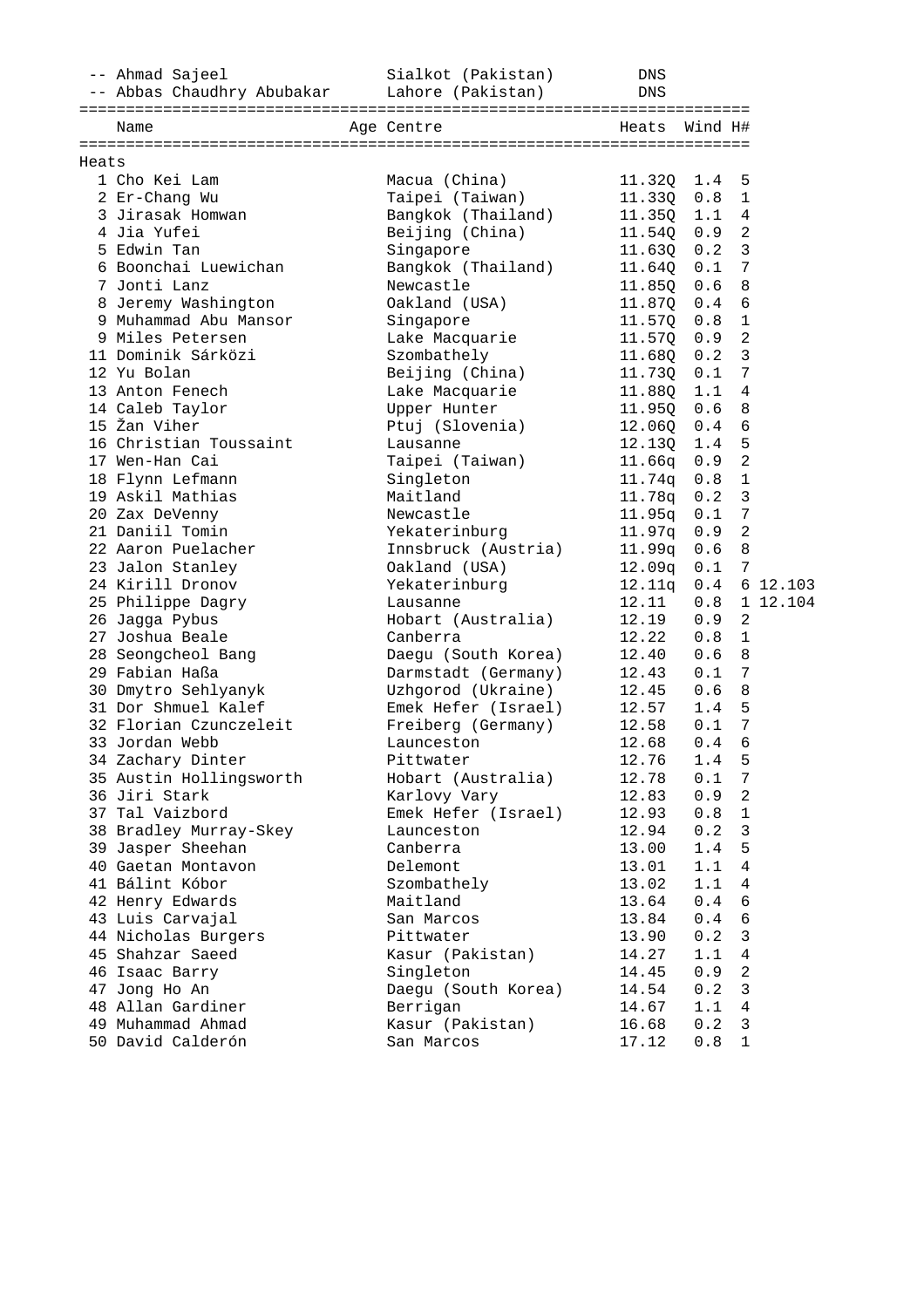|       | Boys High Jump                                                   |                     |                    |
|-------|------------------------------------------------------------------|---------------------|--------------------|
|       | Name                                                             | Age Centre          | Heats              |
|       |                                                                  |                     |                    |
| Heats |                                                                  |                     |                    |
|       | 1 Jaka Kostanjevec<br>1.45 1.50 1.55 1.60 1.65                   | Ptuj (Slovenia)     | 1.65 <sub>mq</sub> |
|       | $\Omega$<br>$\mathbf{P}$                                         |                     |                    |
|       | 1 Fabian Haßa                                                    | Darmstadt (Germany) | 1.65mg             |
|       | 1.45 1.50 1.55 1.60 1.65                                         |                     |                    |
|       | $\overline{O}$ $\overline{O}$<br>P<br>$\overline{O}$<br>$\Omega$ |                     |                    |
|       | 1 Jordan Talbot                                                  | Launceston          | 1.65 <sub>mq</sub> |
|       | 1.45 1.50 1.55 1.60 1.65                                         |                     |                    |
|       | $\begin{matrix} 0 & 0 & 0 & 0 & 0 \end{matrix}$                  |                     |                    |
|       | 1 Egor Efimov                                                    | Lausanne            | 1.65 <sub>mq</sub> |
|       | 1.45 1.50 1.55 1.60 1.65                                         |                     |                    |
|       | P P P O O                                                        |                     |                    |
|       | 1 Tsu-Yuan Liu<br>1.45 1.50 1.55 1.60 1.65                       | New Taipei City     | 1.65 <sub>mq</sub> |
|       | $P$ $P$ $P$ 0 0                                                  |                     |                    |
|       | 1 Rong Chengwen                                                  | Beijing (China)     | 1.65 <sub>mq</sub> |
|       | 1.45 1.50 1.55 1.60 1.65                                         |                     |                    |
|       | $P$ $P$ $P$ $O$ $O$                                              |                     |                    |
|       | 7 Dane Martin                                                    | Kelowna (Canada)    | 1.60 <sub>mq</sub> |
|       | 1.45 1.50 1.55 1.60                                              |                     |                    |
|       | $\begin{array}{cccccccc}\n0 & 0 & 0\n\end{array}$<br>Ρ           |                     |                    |
|       | 7 Alexander Grün                                                 | Darmstadt (Germany) | 1.60 <sub>mq</sub> |
|       | 1.45 1.50 1.55 1.60                                              |                     |                    |
|       | P P P<br>$\circ$ 0<br>7 Riccardo Klotz                           | Innsbruck (Austria) | 1.60 <sub>mq</sub> |
|       | 1.45 1.50 1.55 1.60                                              |                     |                    |
|       | $O$ $O$ $O$ $XO$                                                 |                     |                    |
|       | 7 Jagga Pybus                                                    | Hobart (Australia)  | 1.60 <sub>mq</sub> |
|       | 1.45 1.50 1.55 1.60                                              |                     |                    |
|       | $\Omega$ $\Omega$<br>$\circ$ 0                                   |                     |                    |
|       | 7 Reece Chin                                                     | Canberra            | 1.60 <sub>mq</sub> |
|       | 1.45 1.50 1.55 1.60                                              |                     |                    |
|       | $\circ$<br>$\overline{O}$<br>$\circ$ 0                           |                     |                    |
|       | 7 Florent Vogel                                                  | Delemont            | 1.60 <sub>mq</sub> |
|       | 1.45 1.50 1.55 1.60<br>O O XXO<br>XO                             |                     |                    |
|       | 13 Jiri Stark                                                    | Karlovy Vary        | 1.54m              |
|       | 1.45 1.50 1.55 1.60                                              |                     |                    |
|       | O O O XXX                                                        |                     |                    |
|       | 13 Tom Steel                                                     | Lake Macquarie      | 1.54m              |
|       | 1.45 1.50 1.55 1.60                                              |                     |                    |
|       | P O O XXX                                                        |                     |                    |
|       | 15 Arton Peci                                                    | Lausanne            | 1.54m              |
|       | 1.45 1.50 1.55 1.60                                              |                     |                    |
|       | XXO O XXX<br>Ρ                                                   |                     |                    |
|       | 15 Benjamin Kirkby<br>1.45 1.50 1.55 1.60                        | Launceston          | 1.54m              |
|       | XXO<br>$\Omega$<br>O XXX                                         |                     |                    |
|       | 15 Jacob Greenhalgh                                              | Hobart (Australia)  | 1.54m              |
|       | 1.45 1.50 1.55 1.60                                              |                     |                    |
|       | XO XO XXX<br>$\circ$                                             |                     |                    |
|       | -- Allan Gardiner                                                | Berrigan            | NH                 |
|       | 1.45                                                             |                     |                    |
|       | XXX                                                              |                     |                    |
|       | -- Syed Hamza Shah Gillani                                       | Kasur (Pakistan)    | NH                 |
|       | 1.45                                                             |                     |                    |
|       | XXX                                                              |                     |                    |
|       | -- Anton Fenech<br>1.45                                          | Lake Macquarie      | NH                 |
|       | XXX                                                              |                     |                    |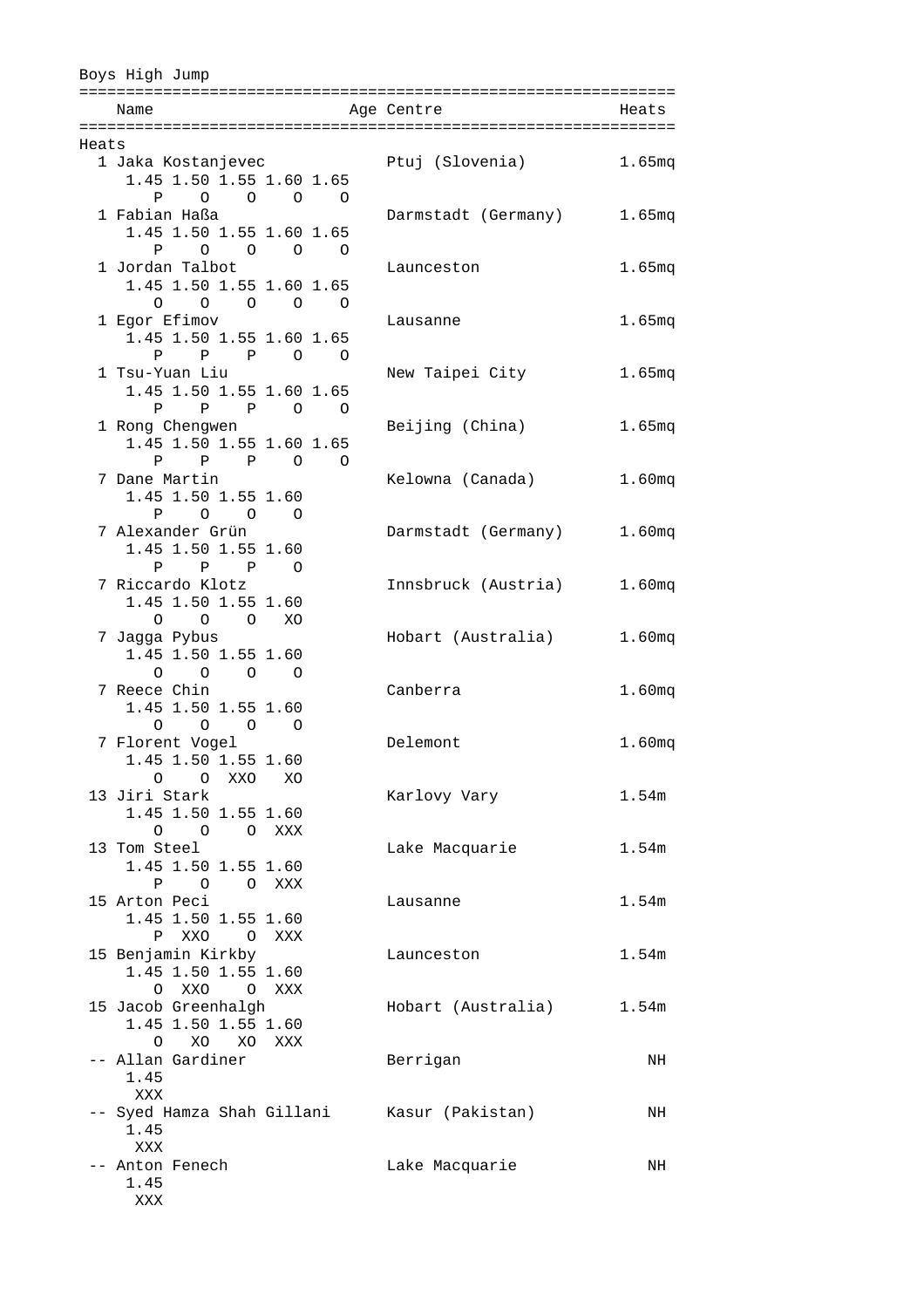|       | Girls Shot Put / 3 $kg$                          |                    |                    |
|-------|--------------------------------------------------|--------------------|--------------------|
|       |                                                  |                    |                    |
|       | Name                                             | Age Centre         | Heats              |
|       |                                                  |                    |                    |
| Heats |                                                  |                    |                    |
|       | 1 Snezhana Trofimets<br>13.63m<br>$\mathbf x$    | Ufa (Russia)       | 13.63mg            |
|       | 2 Stephanie Scigala<br>12.73m                    | Newcastle          | 12.73mg            |
|       | 3 Ekaterina Shumikhina<br>12.49m<br>$\mathbf{x}$ | Ufa (Russia)       | 12.49mq            |
|       | 4 Dakota Thomas<br>$11.37m \times x$             | Lake Macquarie     | 11.37mg            |
|       | 5 Ugne Makareviciute<br>10.91m 7.56m 8.36m       | Kaunas (Lithuania) | $10.91$ mq         |
|       | 6 Chieh-Chun Liang                               | New Taipei City    | 10.63mg            |
|       | 10.63m<br>$\mathbf{x}$<br>7 Emma-Sue Greentree   | Lake Macquarie     | 10.19mg            |
|       | 10.19m<br>$\mathbf{x}$<br>8 Stamatina Drania     | Sparta (Greece)    | 9.88mg             |
|       | 9.88m<br>9 Karolina Suminska                     | Plock (Poland)     | 9.80 <sub>mq</sub> |
|       | 9.80m x x<br>10 Danieka Wagner                   | Launceston         | 9.63 <sub>mq</sub> |
|       | 9.63m<br>$\mathbf x$<br>11 Lana Verhovnik        | Slovenj Gradec     | 9.42mg             |
|       | FOUL 9.42m<br>11 Elisa Halang                    | Freiberg (Germany) | 9.42mg             |
|       | 9.42m<br>$\mathbf{x}$<br>13 Georgie Jaques       | Pittwater          | 9.37mg             |
|       | $9.37m \times x$                                 |                    |                    |
|       | 13 Sophie Leszczynski<br>9.37m<br>$\mathbf{x}$   | Hobart (Australia) | 9.37mg             |
|       | 15 Yessica Ilgner<br>9.19m x x                   | Freiberg (Germany) | 9.19mg             |
|       | 16 Ashleigh Lawrence<br>$9.15m \times$           | Canberra           | 9.15mg             |
|       | 17 Emeline Arnaud<br>7.82m 8.92m 7.97m           | Lausanne           | 8.92m              |
|       | 18 Maddison Masters<br>8.79m 8.36m 8.41m         | Maitland           | 8.79m              |
|       | 19 Elizabeth Johnstone<br>8.20m<br>7.84m 8.61m   | Hobart (Australia) | 8.61 <sub>m</sub>  |
|       | 20 Amy Halaby                                    | Launceston         | 8.36m              |
|       | 7.57m 7.56m 8.36m<br>21 Chloé Bourgnon           | Delemont           | 8.29m              |
|       | 7.95m 8.05m 8.29m<br>22 Divya Chaturvedi         | New Delhi (India)  | 8.25m              |
|       | 7.76m FOUL<br>8.25m<br>23 Melanie Campanico      | Lausanne           | 8.20m              |
|       | 7.22m FOUL<br>8.20m<br>24 Christelle Yerly       | Delemont           | 7.91m              |
|       | FOUL 7.91m 5.91m<br>25 Shianne McLeod Mason      | Berrigan           | 6.38m              |
|       | 6.38m 6.31m 6.07m                                |                    |                    |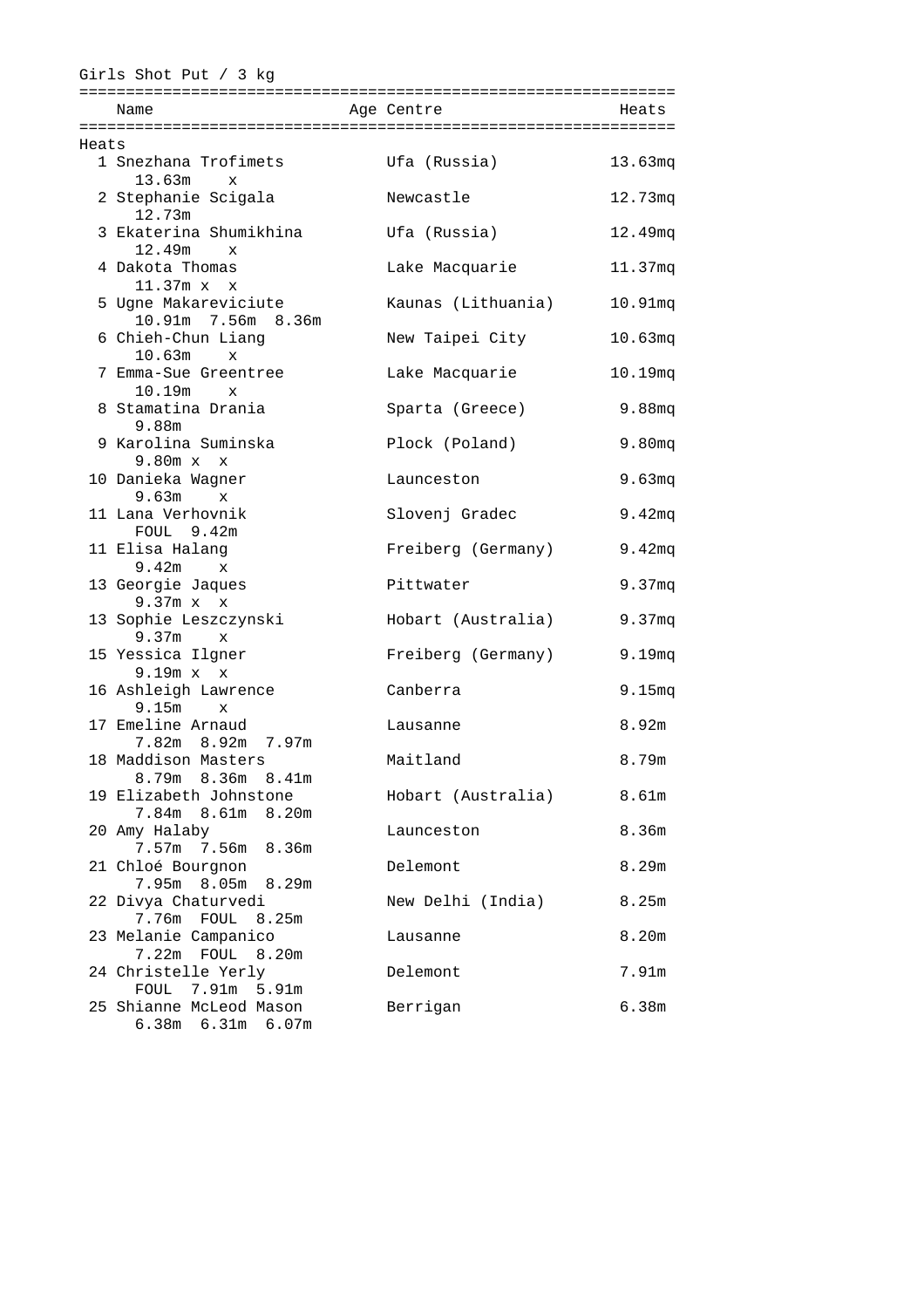#### Girls 800 Metre Run

|       | Name                                  | Age Centre                   | Heats                      |
|-------|---------------------------------------|------------------------------|----------------------------|
|       |                                       |                              |                            |
|       | Heat 1 Heats                          |                              |                            |
|       | 1 Taryn O'Neill                       | Kelowna (Canada)             | 2:19.30Q                   |
|       | 2 Yi Mengyu                           | Beijing (China)              | 2:19.830                   |
|       | 3 Kathleen Young                      | Lake Macquarie               | 2:23.33q                   |
|       | 4 Barbara Kladnik                     | Velenje (Slovenia)           | 2:23.61q                   |
|       | 5 Ana Štern                           | Slovenj Gradec               | 2:32.18                    |
|       | 6 Lauren Robards                      | Canberra                     | 2:34.99                    |
|       | 7 Nicola Rogers                       | Hobart (Australia)           | 2:53.39                    |
|       | 8 Ella Harris                         | Shellharbour                 | 3:04.05                    |
|       | -- Tereza Kubikova                    | Karlovy Vary                 | <b>DNF</b>                 |
|       | Heat 2 Heats                          |                              |                            |
|       | 1 Magdalena Frueh                     | Innsbruck (Austria)          | 2:26.740                   |
|       | 2 Ada Malanowska                      | Plock (Poland)               | 2:27.05Q<br>2:27.79q       |
|       | 3 Arabella Phillips                   | Launceston                   |                            |
|       | 4 Veronika Pisnik<br>5 Jade Longstaff | Slovenj Gradec<br>Launceston | 2:29.87q                   |
|       | 6 Rylee Paulson                       | Kelowna (Canada)             | 2:31.83q<br>2:32.42        |
|       | 7 Irina Makarova                      | Yekaterinburg                | 2:54.48                    |
|       | 8 Hayley Doohan                       | Berrigan                     | 2:59.93                    |
|       | Heat 3 Heats                          |                              |                            |
|       | 1 Annalena Horst                      | Darmstadt (Germany)          | 2:26.690                   |
|       | 2 Kristina O'Brien                    | Singleton                    | 2:27.00Q                   |
|       | 3 Hannah Bain                         | Maitland                     | 2:27.09q                   |
|       | 4 Man Fan Wong                        | Macua (China)                | 2:30.36q                   |
|       | 5 Charlotte Garner                    | Canberra                     | 2:34.03                    |
|       | 6 Zohra Ben Youssef                   | Delemont                     | 2:41.85                    |
|       | 7 Eliska Havlanova                    | Karlovy Vary                 | 2:58.26                    |
|       | -- Lesya Andriyiv                     | Uzhgorod (Ukraine)           | DNS                        |
|       | Heat 4 Heats                          |                              |                            |
|       | 1 Tatiana Romanova                    | Yekaterinburg                | 2:23.30Q                   |
|       | 2 Gabriella Vavoulas                  | Hobart (Australia)           | 2:25.53Q                   |
|       | 3 He Miaoge                           | Beijing (China)              | 2:30.44q                   |
|       | 4 Manca Pogorevc                      | Velenje (Slovenia)           | 2:34.06                    |
|       | 5 Manja Köhmstedt                     | Freiberg (Germany)           | 2:35.40                    |
|       | 6 Lorane Lüthi                        | Delemont                     | 2:46.94                    |
|       | 7 Emma Watson                         | Singleton                    | 2:52.98                    |
|       | 8 Mackenzie Weare                     | Shellharbour                 | 3:12.15                    |
|       | -- Saša Maučec                        | Ptuj (Slovenia)              | DNS                        |
|       | ================================      | :======================      |                            |
|       | Name                                  | Age Centre                   | H#<br>Heats                |
|       |                                       |                              |                            |
| Heats |                                       |                              |                            |
|       | 1 Taryn O'Neill                       | Kelowna (Canada)             | 2:19.30Q<br>ı              |
|       | 2 Tatiana Romanova                    | Yekaterinburg                | 2:23.300<br>4              |
|       | 3 Annalena Horst                      | Darmstadt (Germany)          | 2:26.690<br>3              |
|       | 4 Magdalena Frueh                     | Innsbruck (Austria)          | 2<br>2:26.740              |
|       | 5 Yi Mengyu                           | Beijing (China)              | 2:19.83Q<br>1              |
|       | 6 Gabriella Vavoulas                  | Hobart (Australia)           | 2:25.53Q<br>4              |
|       | 7 Kristina O'Brien                    | Singleton                    | 2:27.00Q<br>3              |
|       | 8 Ada Malanowska                      | Plock (Poland)               | $\overline{2}$<br>2:27.05Q |
|       | 9 Kathleen Young                      | Lake Macquarie               | 2:23.33q<br>1              |
|       | 10 Barbara Kladnik                    | Velenje (Slovenia)           | 2:23.61q<br>1              |
|       | 11 Hannah Bain                        | Maitland                     | 2:27.09q<br>3              |
|       | 12 Arabella Phillips                  | Launceston                   | 2:27.79q<br>2              |
|       | 13 Veronika Pisnik                    | Slovenj Gradec               | 2:29.87q<br>2              |
|       | 14 Man Fan Wong                       | Macua (China)                | 2:30.36q<br>3              |

 15 He Miaoge Beijing (China) 2:30.44q 4 16 Jade Longstaff Launceston 2:31.83q 2 17 Ana Štern Slovenj Gradec 2:32.18 1 18 Rylee Paulson Kelowna (Canada) 2:32.42 2 19 Charlotte Garner Canberra 2:34.03 3 20 Manca Pogorevc Velenje (Slovenia) 2:34.06 4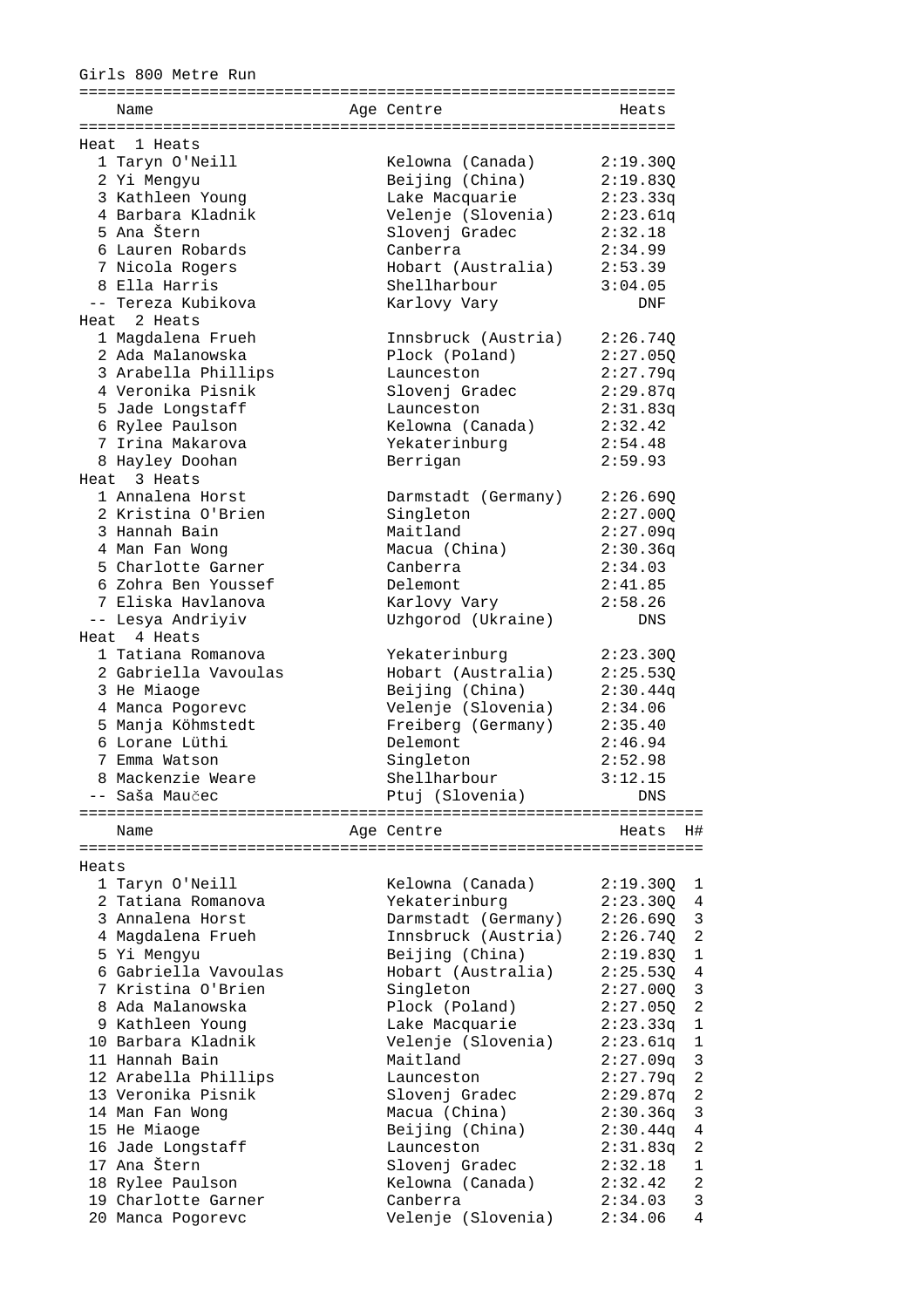|       | 21 Lauren Robards          | Canberra                 | 2:34.99  | 1              |
|-------|----------------------------|--------------------------|----------|----------------|
|       | 22 Manja Köhmstedt         | Freiberg (Germany)       | 2:35.40  | 4              |
|       | 23 Zohra Ben Youssef       | Delemont                 | 2:41.85  | 3              |
|       | 24 Lorane Lüthi            | Delemont                 | 2:46.94  | 4              |
|       | 25 Emma Watson             | Singleton                | 2:52.98  | 4              |
|       | 26 Nicola Rogers           | Hobart (Australia)       | 2:53.39  | $\mathbf{1}$   |
|       | 27 Irina Makarova          | Yekaterinburg            | 2:54.48  | 2              |
|       | 28 Eliska Havlanova        | Karlovy Vary             | 2:58.26  | $\mathfrak{Z}$ |
|       | 29 Hayley Doohan           | Berrigan                 | 2:59.93  | $\overline{2}$ |
|       | 30 Ella Harris             | Shellharbour             | 3:04.05  | $\mathbf{1}$   |
|       | 31 Mackenzie Weare         | Shellharbour             | 3:12.15  | 4              |
|       | -- Tereza Kubikova         | Karlovy Vary             | DNF      | $\mathbf{1}$   |
|       |                            |                          |          |                |
|       |                            |                          |          |                |
|       | Boys 1500 Metre Run        |                          |          |                |
|       |                            |                          |          |                |
|       | Name                       | Age Centre               | Heats    |                |
|       |                            |                          |          |                |
|       | Heat 1 Heats               |                          |          |                |
|       | 1 Hsing-Hang He            | New Taipei City          | 4:13.34Q |                |
|       | 2 Xiao Tianlong            | Beijing (China)          | 4:13.78Q |                |
|       | 3 James Bradley            | Singleton                | 4:15.320 |                |
|       | 4 Bryn Lynch               | Pittwater                | 4:16.04q |                |
|       | 5 Kieran Reilly            | Canberra                 | 4:17.50q |                |
|       | 6 Chayce Jones             | Launceston               | 4:37.53q |                |
|       | 7 Lars Hinüber             | Darmstadt (Germany)      | 4:41.27q |                |
|       | 8 Tobias Loferer           | Innsbruck (Austria)      | 4:46.35q |                |
|       | 9 Luke Gibbons             | Lake Macquarie           | 4:55.64q |                |
|       | 10 Artem Deyneko           | Yekaterinburg            | 5:22.06  |                |
| Heat  | 2 Heats                    |                          |          |                |
|       | 1 Cai Zhongjie             | Beijing (China)          | 4:29.26Q |                |
|       | 2 Aydar Shaykhutdinov      | Ufa (Russia)             | 4:31.30Q |                |
|       | 3 Adam Studlar             | Karlovy Vary             | 4:34.96Q |                |
|       | 4 Athanasios Theofilopoulo | Sparta (Greece)          | 4:36.05q |                |
|       | 5 Miles Duncan             | Oakland (USA)            | 4:36.40q |                |
|       | 6 Sean Hancock             | Canberra                 | 4:59.50q |                |
|       | 7 Jordan Cox               | Hobart (Australia)       | 5:10.55q |                |
|       | 8 Jesse Schumaker          |                          |          |                |
|       |                            | Upper Hunter<br>Delemont | 5:15.84q |                |
|       | 9 Paul Steullet            |                          | 5:30.82  |                |
|       | 10 Nicholas Burns          | Berrigan                 | 7:17.78  |                |
|       | Heat 3 Heats               |                          |          |                |
|       | 1 Ilnur Sharafutdinov      | Ufa (Russia)             | 4:30.81Q |                |
|       | 2 Tristan Muir             | Singleton                | 4:30.86Q |                |
|       | 3 Luca Corthesy            | Lausanne                 | 4:31.20Q |                |
|       | 4 Torin Jones              | Hobart (Australia)       | 4:31.57q |                |
|       | 5 Elon Abergel             | Emek Hefer (Israel)      | 4:40.12q |                |
|       | 6 Elias Funk               | Darmstadt (Germany)      | 4:40.15q |                |
|       | 7 Paul Pesl                | Innsbruck (Austria)      | 5:15.37q |                |
|       | 8 Conor Healey             | Launceston               | 5:26.51  |                |
|       | 9 Miha Kostanjevec         | Ptuj (Slovenia)          | 5:33.53  |                |
|       | -- Syed Hamza Shah Gillani | Kasur (Pakistan)         | DNF      |                |
|       |                            |                          |          |                |
|       | Name                       | Age Centre               | Heats    | H#             |
|       |                            |                          |          |                |
| Heats |                            |                          |          |                |
|       | 1 Hsing-Hang He            | New Taipei City          | 4:13.34Q | ı              |
|       | 2 Cai Zhongjie             | Beijing (China)          | 4:29.26Q | 2              |
|       | 3 Ilnur Sharafutdinov      | Ufa (Russia)             | 4:30.81Q | 3              |
|       | 4 Xiao Tianlong            | Beijing (China)          | 4:13.78Q | $\mathbf{1}$   |
|       | 5 Tristan Muir             | Singleton                | 4:30.86Q | $\mathbf{3}$   |
|       | 6 Aydar Shaykhutdinov      | Ufa (Russia)             | 4:31.30Q | $\overline{2}$ |
|       | 7 James Bradley            | Singleton                | 4:15.32Q | $\mathbf{1}$   |
|       | 8 Luca Corthesy            | Lausanne                 |          | 3              |
|       |                            |                          | 4:31.20Q |                |
|       | 9 Adam Studlar             | Karlovy Vary             | 4:34.96Q | 2              |
|       | 10 Bryn Lynch              | Pittwater                | 4:16.04q | 1              |
|       | 11 Kieran Reilly           | Canberra                 | 4:17.50q | 1              |
|       | 12 Torin Jones             | Hobart (Australia)       | 4:31.57q | 3              |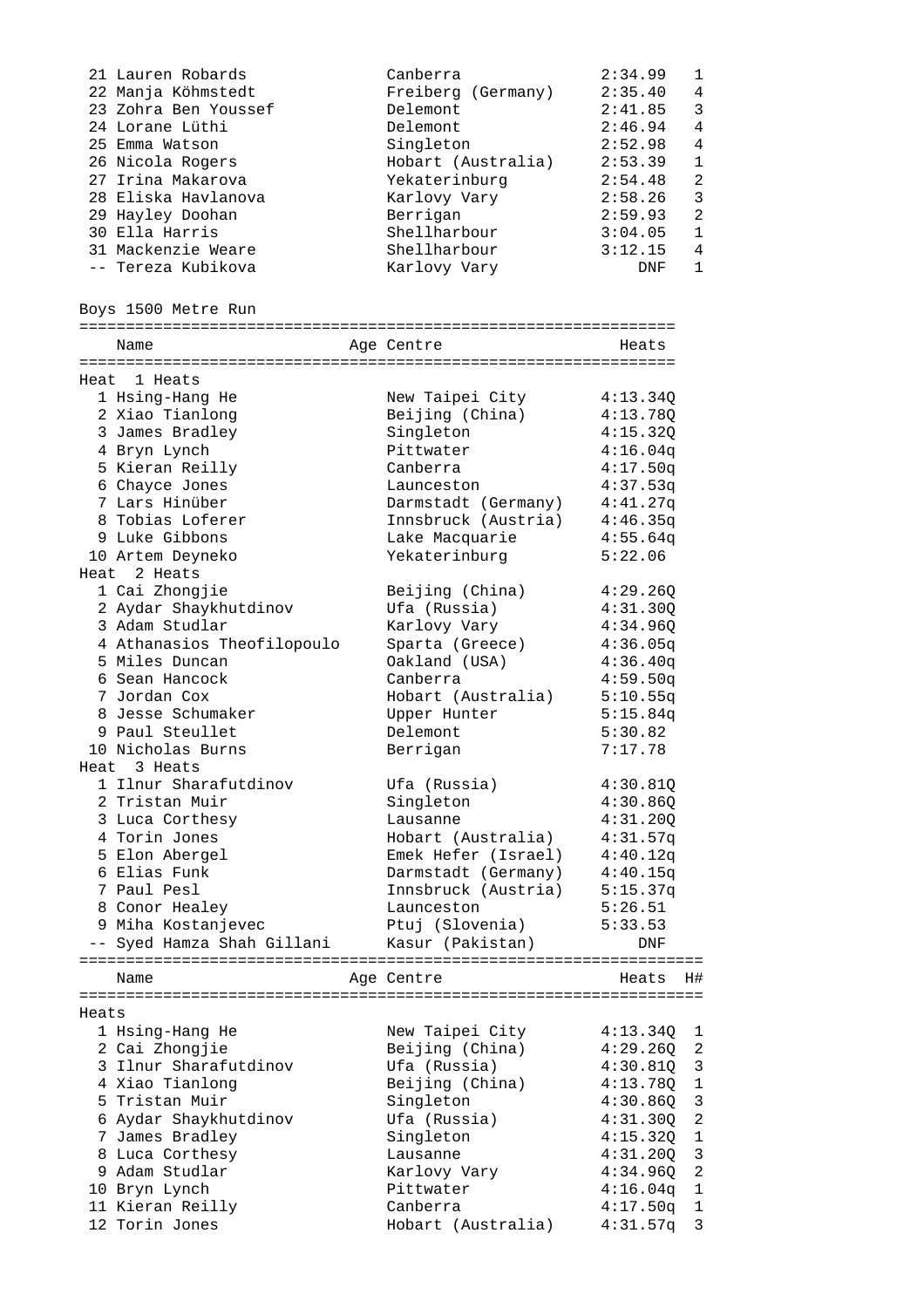| 13 Athanasios Theofilopoulo | Sparta (Greece)     | 4:36.05q     | -2           |
|-----------------------------|---------------------|--------------|--------------|
| 14 Miles Duncan             | Oakland (USA)       | $4:36.40q$ 2 |              |
| 15 Chayce Jones             | Launceston          | $4:37.53q$ 1 |              |
| 16 Elon Abergel             | Emek Hefer (Israel) | $4:40.12q$ 3 |              |
| 17 Elias Funk               | Darmstadt (Germany) | $4:40.15q$ 3 |              |
| 18 Lars Hinüber             | Darmstadt (Germany) | $4:41.27q$ 1 |              |
| 19 Tobias Loferer           | Innsbruck (Austria) | $4:46.35q$ 1 |              |
| 20 Luke Gibbons             | Lake Macquarie      | $4:55.64q$ 1 |              |
| 21 Sean Hancock             | Canberra            | $4:59.50$ q  | -2           |
| 22 Jordan Cox               | Hobart (Australia)  | $5:10.55q$ 2 |              |
| 23 Paul Pesl                | Innsbruck (Austria) | $5:15.37q$ 3 |              |
| 24 Jesse Schumaker          | Upper Hunter        | $5:15.84q$ 2 |              |
| 25 Artem Deyneko            | Yekaterinburg       | 5:22.06      | $\mathbf{1}$ |
| 26 Conor Healey             | Launceston          | 5:26.51      | 3            |
| 27 Paul Steullet            | Delemont            | 5:30.82      | 2            |
| 28 Miha Kostanjevec         | Ptuj (Slovenia)     | 5:33.53      | 3            |
| 29 Nicholas Burns           | Berrigan            | 7:17.78      | 2            |
| -- Syed Hamza Shah Gillani  | Kasur (Pakistan)    | DNF          | 3            |

Girls 100 Metre Sprint

| ===========<br>================                  | ====================================== |                 |
|--------------------------------------------------|----------------------------------------|-----------------|
| Name                                             | Age Centre                             | Heats           |
|                                                  |                                        |                 |
| Heat 1 Heats<br>Wind: $1.1$                      |                                        |                 |
| 1 Snezhana Trofimets                             | Ufa (Russia)                           | 12.98Q          |
| 2 Grace Jacobson                                 | Hobart (Australia)                     | 13.29Q          |
| 3 Petra Bede                                     | Szombathely                            | 13.33q          |
| 4 Lea Haslwanter<br>5 Itai Faktor                | Innsbruck (Austria)                    | 13.76           |
|                                                  | Emek Hefer (Israel)                    | 14.43           |
| 6 Rose Zahrooni                                  | Upper Hunter                           | 16.24           |
| 7 Sueun Lee                                      | Daegu (South Korea)                    | 18.93           |
| Heat 2 Heats Wind: 1.1                           |                                        |                 |
| 1 Ismi Kashful Anwar                             | Singapore                              | 12.610          |
| 2 Teah MacPherson                                | Lake Macquarie                         | 12.66Q          |
| 3 Beatrice Juskeviciute                          | Kaunas (Lithuania)                     | 12.82q          |
| 4 Lily Cains                                     | Maitland                               | 13.19q          |
| 5 Jenny Kahl                                     | Freiberg (Germany)                     | 14.14           |
| 6 Ana Areh                                       | Slovenj Gradec                         | 14.76           |
| 7 Sophie Leszczynski<br>-- Nameera Faisal Akhtar | Hobart (Australia)                     | 14.93           |
|                                                  | Karachi (Pakistan)                     | <b>DNS</b>      |
| Heat 3 Heats Wind: 3.3                           |                                        |                 |
| 1 Maja Bedrač                                    | Ptuj (Slovenia)                        | 12.25Q          |
| 2 Melanie Campanico                              | Lausanne                               | 13.31Q          |
| 3 Andriana Neofytou                              | Patras (Greece)                        | 13.71           |
| 4 Shira Wiezel                                   | Emek Hefer (Israel)                    | 14.13           |
| 5 Tess Orton                                     | Singleton                              | 14.40           |
| 6 Divya Chaturvedi<br>-- Mariia Hisem            | New Delhi (India)                      | 16.04           |
| Heat 4 Heats<br>Wind: -0.7                       | Uzhgorod (Ukraine)                     | <b>DNS</b>      |
|                                                  |                                        |                 |
| 1 Dakota Thomas                                  | Lake Macquarie                         | 12.45Q          |
| 2 A'Nia Diqqs<br>3 Wioleta Sobiesniewska         | Oakland (USA)                          | 13.12Q          |
| 4 Melissa Ben Amara                              | Plock (Poland)<br>Lausanne             | 13.36q<br>13.74 |
| 5 Sara Serdinšek                                 | Ptuj (Slovenia)                        | 13.88           |
| 6 Jasmine Bonomi                                 | Pittwater                              | 14.10           |
| 7 Charlotte Burri                                | Delemont                               |                 |
| 8 Chaehee Park                                   |                                        | 15.03<br>15.76  |
| 5 Heats Wind: 2.1<br>Heat                        | Daegu (South Korea)                    |                 |
| 1 Min Meng                                       |                                        |                 |
| 2 Jaden Nixon                                    | Beijing (China)                        | 12.42Q          |
|                                                  | Oakland (USA)                          | 12.63Q          |
| 3 Veronika Novgorodtseva<br>4 Pamela Meixner     | Yekaterinburg                          | 12.97q          |
| 5 Chloé Bourgnon                                 | Innsbruck (Austria)<br>Delemont        | 13.55<br>13.63  |
| 6 Ana Cafuta                                     | Velenje (Slovenia)                     | 13.76           |
| 7 Hanna Lukowski                                 | Canberra                               | 14.19           |
|                                                  |                                        |                 |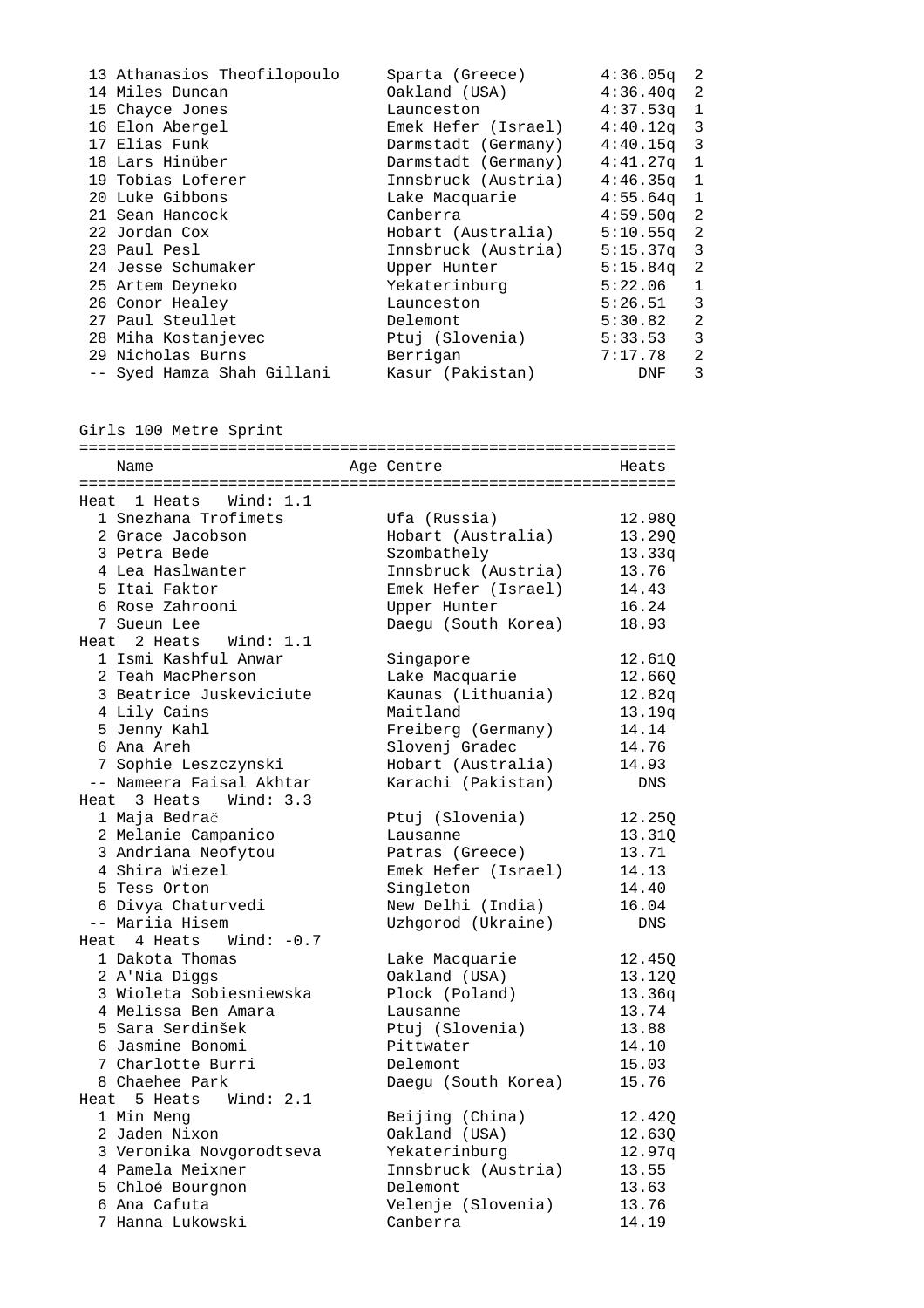|       | Heat 6 Heats<br>Wind: 1.9                 |                                       |                                                 |
|-------|-------------------------------------------|---------------------------------------|-------------------------------------------------|
|       | 1 Ting-An Lin                             | New Taipei City                       | 12.77Q                                          |
|       | 2 Christina Efstratiou                    | Patras (Greece)                       | 12.890                                          |
|       | 3 Sabrina Kliousis                        | Newcastle                             | 13.16q                                          |
|       | 4 Melanie Richards                        | Upper Hunter                          | 13.30q                                          |
|       | 5 Lena Steiger                            | Darmstadt (Germany)                   | 13.63                                           |
|       | 6 Adelaide Sylvester                      | Singleton                             | 14.12                                           |
|       | -- Maha Idress Padela                     | Karachi (Pakistan)                    | DNS                                             |
|       | Heat 7 Heats<br>Wind: -0.8                |                                       |                                                 |
|       | 1 Dovile Kiudelyte                        | Kaunas (Lithuania)                    | 12.800                                          |
|       | 2 Portia Tan                              | Singapore                             | 13.01Q                                          |
|       | 3 Hsueh-Chin Yang                         | New Taipei City                       | 13.61                                           |
|       | 4 Pauline Winkler                         | Freiberg (Germany)                    | 13.69                                           |
|       | 5 Brienna Mathieson                       | Pittwater                             | 13.92                                           |
|       | 6 Amy Halaby                              | Launceston                            | 14.70                                           |
|       | -- Malaika Shahrukh                       | Kasur (Pakistan)                      | DNS                                             |
|       | Heat 8 Heats Wind: 0.3                    |                                       |                                                 |
|       | 1 Deng Liangwei                           | Beijing (China)                       | 12.94Q                                          |
|       | 2 Chioma Enyi                             | Canberra                              | 13.13Q                                          |
|       | 3 Sara Kovačevič                          | Velenje (Slovenia)                    | 13.41q                                          |
|       | 4 Philine Johanna Smerz                   | Darmstadt (Germany)                   | 13.75                                           |
|       | 5 Portia Hamilton                         | Launceston                            | 13.81                                           |
|       | 6 Anastasia Gerne                         | Yekaterinburg                         | 14.62                                           |
|       | 7 Maddison Masters                        | Maitland                              | 15.13                                           |
|       |                                           |                                       |                                                 |
|       | Name                                      | Age Centre                            | Heats<br>Wind H#                                |
|       |                                           |                                       |                                                 |
| Heats |                                           |                                       |                                                 |
|       | 1 Maja Bedrač                             | Ptuj (Slovenia)                       | $12.25Q$ $3.3$ 3                                |
|       | 2 Min Meng                                | Beijing (China)                       | 2.1 <sub>5</sub><br>12.42Q                      |
|       | 3 Dakota Thomas                           | Lake Macquarie                        | $12.45Q - 0.7$ 4                                |
|       | 4 Ismi Kashful Anwar                      | Singapore                             | $1.1 \t2$<br>12.61Q                             |
|       | 5 Ting-An Lin                             | New Taipei City                       | 1.9 6<br>12.77Q                                 |
|       | 6 Dovile Kiudelyte                        | Kaunas (Lithuania)                    | $12.80Q - 0.8$ 7                                |
|       | 7 Deng Liangwei                           | Beijing (China)                       | 12.94Q<br>0.3 8                                 |
|       | 8 Snezhana Trofimets                      | Ufa (Russia)                          | $1.1 \quad 1$<br>12.98Q                         |
|       | 9 Jaden Nixon                             | Oakland (USA)                         | 2.1<br>5<br>12.63Q                              |
|       | 10 Teah MacPherson                        | Lake Macquarie                        | $1.1 \t2$<br>12.660                             |
|       | 11 Christina Efstratiou                   | Patras (Greece)                       | 6<br>1.9<br>12.89Q                              |
|       | 12 Portia Tan                             | Singapore                             | $13.01Q - 0.8$ 7                                |
|       | 13 A'Nia Diggs                            | Oakland (USA)                         | $13.12Q - 0.7$ 4                                |
|       | 14 Chioma Enyi                            | Canberra                              | 13.13Q<br>0.3<br>8                              |
|       | 15 Grace Jacobson                         | Hobart (Australia)                    | 13.29Q<br>1.1<br>$\mathbf{1}$                   |
|       | 16 Melanie Campanico                      | Lausanne                              | 13.31Q<br>3.3<br>3                              |
|       | 17 Beatrice Juskeviciute                  | Kaunas (Lithuania)                    | $\sqrt{2}$<br>12.82q<br>1.1                     |
|       | 18 Veronika Novgorodtseva                 | Yekaterinburg                         | 5<br>12.97q<br>2.1                              |
|       | 19 Sabrina Kliousis                       | Newcastle                             | $\epsilon$<br>13.16q<br>1.9                     |
|       | 20 Lily Cains                             | Maitland                              | $\mathbf{2}$<br>1.1<br>13.19q                   |
|       | 21 Melanie Richards                       | Upper Hunter                          | $\sqrt{6}$<br>1.9<br>13.30q                     |
|       | 22 Petra Bede                             | Szombathely                           | $\mathbf{1}$<br>13.33q<br>1.1                   |
|       | 23 Wioleta Sobiesniewska                  | Plock (Poland)                        | $13.36q -0.7$<br>4                              |
|       | 24 Sara Kovačevič                         | Velenje (Slovenia)                    | 0.3<br>13.41q<br>8                              |
|       | 25 Pamela Meixner                         | Innsbruck (Austria)                   | 13.55<br>5<br>2.1                               |
|       | 26 Hsueh-Chin Yang                        | New Taipei City                       | $-0.8$<br>7<br>13.61                            |
|       | 27 Chloé Bourgnon                         | Delemont                              | 13.63<br>2.1<br>5                               |
|       | 27 Lena Steiger                           |                                       | $\sqrt{6}$<br>13.63<br>1.9                      |
|       | 29 Pauline Winkler                        | Darmstadt (Germany)                   | $7\phantom{.0}$                                 |
|       | 30 Andriana Neofytou                      | Freiberg (Germany)<br>Patras (Greece) | 13.69<br>$-0.8$<br>3.3<br>$\mathbf{3}$<br>13.71 |
|       |                                           |                                       | $\overline{4}$                                  |
|       | 31 Melissa Ben Amara                      | Lausanne                              | 13.74<br>$-0.7$                                 |
|       | 32 Philine Johanna Smerz<br>33 Ana Cafuta | Darmstadt (Germany)                   | 13.75<br>0.3<br>8                               |
|       |                                           | Velenje (Slovenia)                    | 2.1<br>5<br>13.76                               |
|       | 33 Lea Haslwanter                         | Innsbruck (Austria)                   | 13.76<br>1.1<br>1                               |
|       | 35 Portia Hamilton                        | Launceston                            | 13.81<br>0.3<br>8                               |
|       | 36 Sara Serdinšek                         | Ptuj (Slovenia)                       | 13.88<br>$-0.7$<br>4                            |
|       | 37 Brienna Mathieson                      | Pittwater                             | 13.92<br>$-0.8$<br>7<br>4                       |
|       | 38 Jasmine Bonomi                         | Pittwater                             | 14.10<br>$-0.7$                                 |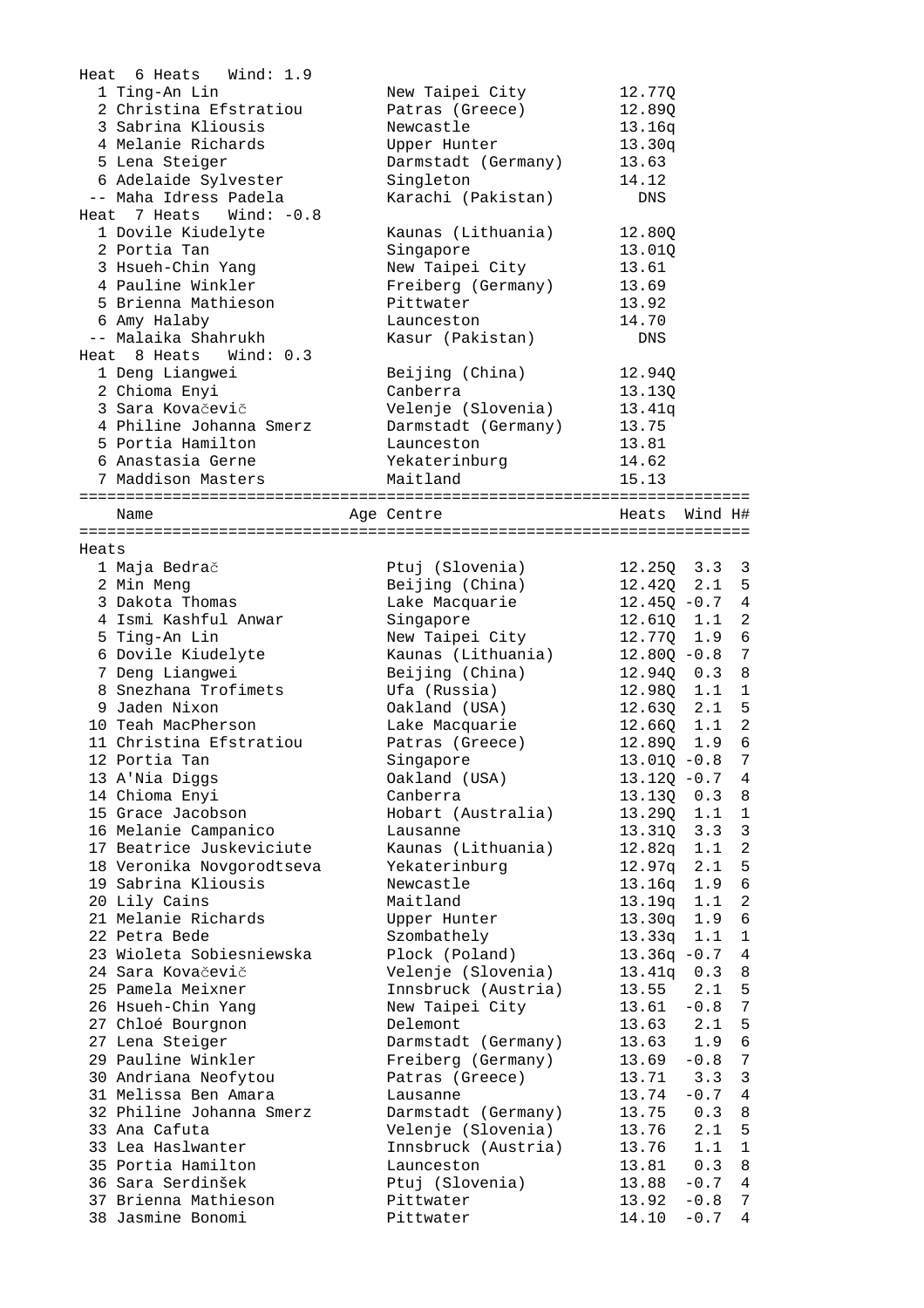|       | 39 Adelaide Sylvester<br>40 Shira Wiezel<br>41 Jenny Kahl<br>42 Hanna Lukowski<br>43 Tess Orton<br>44 Itai Faktor<br>45 Anastasia Gerne<br>46 Amy Halaby<br>47 Ana Areh<br>48 Sophie Leszczynski<br>49 Charlotte Burri<br>50 Maddison Masters<br>51 Chaehee Park<br>52 Divya Chaturvedi | Singleton<br>Emek Hefer (Israel)<br>Freiberg (Germany)<br>Canberra<br>Singleton<br>Emek Hefer (Israel)<br>Yekaterinburg<br>Launceston<br>Slovenj Gradec<br>Hobart (Australia)<br>Delemont<br>Maitland<br>Daegu (South Korea)<br>New Delhi (India) | 14.12<br>14.13<br>14.14<br>14.19<br>14.40<br>14.43<br>14.62<br>14.70<br>14.76<br>14.93<br>$15.03 - 0.7 4$<br>$15.13$ 0.3<br>$15.76 - 0.7 4$<br>16.04 | 1.9 <sub>6</sub><br>$3.3 \quad 3$<br>$1.1 \quad 2$<br>5<br>2.1<br>3<br>3.3<br>$\mathbf{1}$<br>1.1<br>0.3<br>8<br>7<br>$-0.8$<br>$\overline{2}$<br>1.1<br>$\overline{a}$<br>1.1<br>8<br>$3.3 \quad 3$ |
|-------|-----------------------------------------------------------------------------------------------------------------------------------------------------------------------------------------------------------------------------------------------------------------------------------------|---------------------------------------------------------------------------------------------------------------------------------------------------------------------------------------------------------------------------------------------------|------------------------------------------------------------------------------------------------------------------------------------------------------|------------------------------------------------------------------------------------------------------------------------------------------------------------------------------------------------------|
|       | 53 Rose Zahrooni<br>54 Sueun Lee                                                                                                                                                                                                                                                        | Upper Hunter<br>Daegu (South Korea)                                                                                                                                                                                                               | 16.24<br>18.93                                                                                                                                       | $\mathbf{1}$<br>1.1<br>1.1<br>$\mathbf{1}$                                                                                                                                                           |
|       | Boys Long Jump                                                                                                                                                                                                                                                                          |                                                                                                                                                                                                                                                   |                                                                                                                                                      |                                                                                                                                                                                                      |
|       | Name                                                                                                                                                                                                                                                                                    | Age Centre                                                                                                                                                                                                                                        | Heats                                                                                                                                                | Wind                                                                                                                                                                                                 |
|       |                                                                                                                                                                                                                                                                                         |                                                                                                                                                                                                                                                   |                                                                                                                                                      |                                                                                                                                                                                                      |
| Heats |                                                                                                                                                                                                                                                                                         |                                                                                                                                                                                                                                                   |                                                                                                                                                      |                                                                                                                                                                                                      |
|       | 1 Yen-Che Huang                                                                                                                                                                                                                                                                         | Taipei (Taiwan)                                                                                                                                                                                                                                   | $6.24$ mq                                                                                                                                            | NWI                                                                                                                                                                                                  |
|       | 6.24m(NWI)<br>$\mathbf{x}$                                                                                                                                                                                                                                                              |                                                                                                                                                                                                                                                   |                                                                                                                                                      |                                                                                                                                                                                                      |
|       | 2 Rong Chengwen                                                                                                                                                                                                                                                                         | Beijing (China)                                                                                                                                                                                                                                   | 6.22mg                                                                                                                                               | NWI                                                                                                                                                                                                  |
|       | 6.22m(NWT)<br>$\mathbf{x}$<br>3 Christian Toussaint                                                                                                                                                                                                                                     | Lausanne                                                                                                                                                                                                                                          | 6.20 <sub>mq</sub>                                                                                                                                   | NWI                                                                                                                                                                                                  |
|       | 6.20m(NWI) x<br>$\mathbf{x}$                                                                                                                                                                                                                                                            |                                                                                                                                                                                                                                                   |                                                                                                                                                      |                                                                                                                                                                                                      |
|       | 4 Žan Viher                                                                                                                                                                                                                                                                             | Ptuj (Slovenia)                                                                                                                                                                                                                                   | 6.19mg                                                                                                                                               | NWI                                                                                                                                                                                                  |
|       | 6.19m(NWT)<br>$\mathbf{x}$                                                                                                                                                                                                                                                              |                                                                                                                                                                                                                                                   |                                                                                                                                                      |                                                                                                                                                                                                      |
|       | 5 Tsu-Yuan Liu<br>6.17m(NWI)<br>X                                                                                                                                                                                                                                                       | New Taipei City                                                                                                                                                                                                                                   | 6.17mg                                                                                                                                               | NWI                                                                                                                                                                                                  |
|       | 6 Wei-Ting Wang                                                                                                                                                                                                                                                                         | Taipei (Taiwan)                                                                                                                                                                                                                                   | 6.03 <sub>mq</sub>                                                                                                                                   | NWI                                                                                                                                                                                                  |
|       | 5.75m(NWI) 6.03m(NWI)                                                                                                                                                                                                                                                                   |                                                                                                                                                                                                                                                   |                                                                                                                                                      |                                                                                                                                                                                                      |
|       | 7 Flynn Lefmann<br>6.00m(NWI)<br>FOUL                                                                                                                                                                                                                                                   | Singleton                                                                                                                                                                                                                                         | 6.00 <sub>mq</sub>                                                                                                                                   | NWI                                                                                                                                                                                                  |
|       | 8 Jalon Stanley                                                                                                                                                                                                                                                                         | Oakland (USA)                                                                                                                                                                                                                                     | 5.99 <sub>mq</sub>                                                                                                                                   | NWI                                                                                                                                                                                                  |
|       | 5.99m(NWI)<br>$\mathbf x$                                                                                                                                                                                                                                                               |                                                                                                                                                                                                                                                   |                                                                                                                                                      |                                                                                                                                                                                                      |
|       | 9 Adlan Mohamad Yani<br>$5.91m(NWI)$ $x$                                                                                                                                                                                                                                                | Singapore                                                                                                                                                                                                                                         | 5.91mq                                                                                                                                               | NWI                                                                                                                                                                                                  |
|       | 10 Alexander Grün                                                                                                                                                                                                                                                                       | Darmstadt (Germany) 5.90mq                                                                                                                                                                                                                        |                                                                                                                                                      | NWI                                                                                                                                                                                                  |
|       | $5.90m(NWI)$ x<br>11 Jia Yufei                                                                                                                                                                                                                                                          | Beijing (China)                                                                                                                                                                                                                                   | 5.87 <sub>mq</sub>                                                                                                                                   | NWI                                                                                                                                                                                                  |
|       | 5.56m(NWI) 5.87m(NWI)                                                                                                                                                                                                                                                                   |                                                                                                                                                                                                                                                   |                                                                                                                                                      |                                                                                                                                                                                                      |
|       |                                                                                                                                                                                                                                                                                         |                                                                                                                                                                                                                                                   | 5.81mg                                                                                                                                               | NWI                                                                                                                                                                                                  |
|       |                                                                                                                                                                                                                                                                                         | Lake Macquarie                                                                                                                                                                                                                                    | 5.80 <sub>mq</sub>                                                                                                                                   | NWI                                                                                                                                                                                                  |
|       | 13 Miles Petersen<br>FOUL FOUL 5.80m(NWI)                                                                                                                                                                                                                                               |                                                                                                                                                                                                                                                   |                                                                                                                                                      |                                                                                                                                                                                                      |
|       | 14 Aaron Puelacher                                                                                                                                                                                                                                                                      | Innsbruck (Austria) 5.61m                                                                                                                                                                                                                         |                                                                                                                                                      | NWI                                                                                                                                                                                                  |
|       | 5.61m(NWI) 5.30m(NWI) 5.14m(NWI)<br>15 Riccardo Klotz                                                                                                                                                                                                                                   | Innsbruck (Austria) 5.55m                                                                                                                                                                                                                         |                                                                                                                                                      | NWI                                                                                                                                                                                                  |
|       | FOUL 4.68m (NWI) 5.55m (NWI)                                                                                                                                                                                                                                                            |                                                                                                                                                                                                                                                   |                                                                                                                                                      |                                                                                                                                                                                                      |
|       | 16 Jonti Lanz                                                                                                                                                                                                                                                                           | Newcastle                                                                                                                                                                                                                                         | 5.51m                                                                                                                                                | NWI                                                                                                                                                                                                  |
|       | FOUL 5.51m(NWI) FOUL<br>17 Jaka Kostanjevec                                                                                                                                                                                                                                             | Ptuj (Slovenia)                                                                                                                                                                                                                                   | 5.42m                                                                                                                                                | NWI                                                                                                                                                                                                  |
|       | 5.42m(NWI) FOUL FOUL                                                                                                                                                                                                                                                                    |                                                                                                                                                                                                                                                   |                                                                                                                                                      |                                                                                                                                                                                                      |
|       | 18 Daniil Tomin                                                                                                                                                                                                                                                                         | Yekaterinburg                                                                                                                                                                                                                                     | 5.38m                                                                                                                                                | NWI                                                                                                                                                                                                  |
|       | 5.38m(NWI) FOUL FOUL<br>19 Benjamin Kirkby                                                                                                                                                                                                                                              | Launceston                                                                                                                                                                                                                                        | 5.35 <sub>m</sub>                                                                                                                                    | NWI                                                                                                                                                                                                  |
|       | $FOUL$ 5.35 $m(NWI)$<br>FOUL                                                                                                                                                                                                                                                            |                                                                                                                                                                                                                                                   |                                                                                                                                                      |                                                                                                                                                                                                      |
|       | 20 Dane Martin                                                                                                                                                                                                                                                                          | Kelowna (Canada)                                                                                                                                                                                                                                  | 5.33m                                                                                                                                                | NWI                                                                                                                                                                                                  |
|       | 5.05m(NWI) 4.70m(NWI) 5.33m(NWI)                                                                                                                                                                                                                                                        |                                                                                                                                                                                                                                                   | 5.25m                                                                                                                                                |                                                                                                                                                                                                      |
|       | 21 Zax DeVenny<br>5.14m(NWI) 5.25m(NWI) 5.08m(NWI)                                                                                                                                                                                                                                      | Newcastle                                                                                                                                                                                                                                         |                                                                                                                                                      | NWI                                                                                                                                                                                                  |
|       | 22 Samuel Lewis-Johnson (Australia) 5.21m<br>5.21m(NWI) 4.98m(NWI) FOUL                                                                                                                                                                                                                 |                                                                                                                                                                                                                                                   |                                                                                                                                                      | NWI                                                                                                                                                                                                  |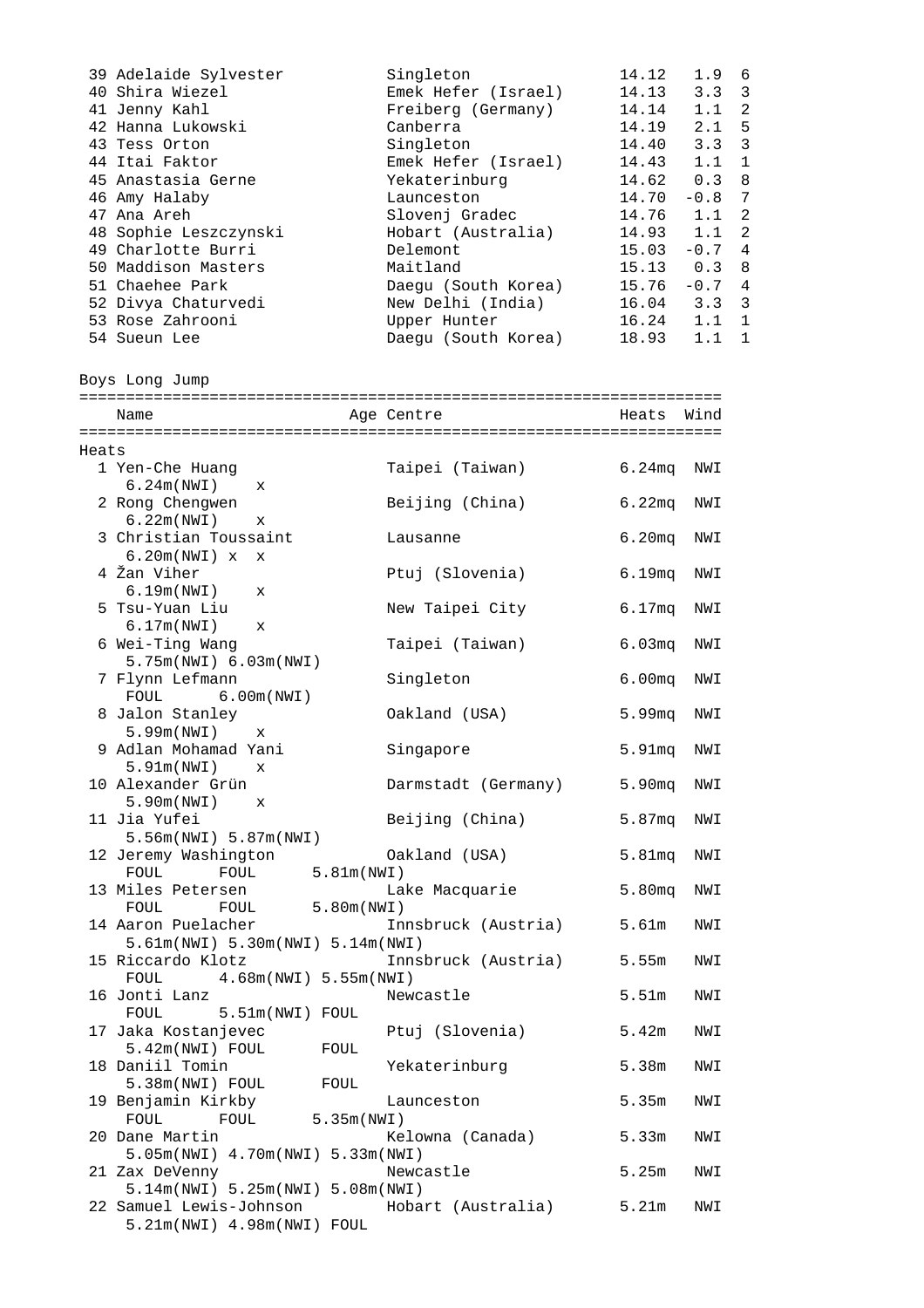| 23 Jasper Sheehan<br>4.97m(NWI) 5.04m(NWI) 5.20m(NWI)           | Canberra                                    | 5.20m             | NWI |
|-----------------------------------------------------------------|---------------------------------------------|-------------------|-----|
| 24 Kornél Csizmazia<br>5.15m(NWI) 5.08m(NWI) 5.03m(NWI)         | Szombathely                                 | 5.15m             | NWI |
| FOUL 4.93m (NWI) 5.11m (NWI)                                    | 25 Florian Czunczeleit - Freiberg (Germany) | 5.11m             | NWI |
| 26 Uri Skortsaru<br>4.91m(NWI) 4.86m(NWI) 5.00m(NWI)            | Emek Hefer (Israel)                         | 5.00 <sub>m</sub> | NWI |
|                                                                 | 27 Austin Hollingsworth Mobart (Australia)  | 4.90m             | NWI |
| 4.17m(NWI) 4.90m(NWI) FOUL<br>28 Dmytro Sehlyanyk               | Uzhgorod (Ukraine)                          | 4.82m             | NWI |
| 4.82m(NWI) 4.51m(NWI) 4.80m(NWI)<br>29 Tom Steel                | Lake Macquarie                              | 4.76m             | NWI |
| 4.76m (NWI) 4.64m (NWI) 4.50m (NWI)<br>30 Tal Vaizbord          | Emek Hefer (Israel)                         | 4.67m             | NWI |
| 4.42m(NWI) 4.67m(NWI) 3.87m(NWI)<br>31 Reece Chin               | Canberra                                    | 4.61 <sub>m</sub> | NWI |
| 4.59m(NWI) 4.27m(NWI) 4.61m(NWI)<br>32 Nick Watson              | Singleton                                   | 4.53m             | NWI |
| 4.27m(NWI) 4.53m(NWI) 4.24m(NWI)                                |                                             |                   |     |
| 33 Bradley Murray-Skey Launceston<br>4.48m(NWI) 4.45m(NWI) FOUL |                                             | 4.48m             | NWI |
| 34 Henry Edwards<br>FOUL                                        | Maitland                                    | 4.43m             | NWI |
| $FOUL$ 4.43m(NWI)<br>35 Nicholas Burgers                        | Pittwater                                   | 4.41m             | NWI |
| FOUL $4.36m(NWI)$ $4.41m(NWI)$                                  |                                             |                   |     |
| 36 Yury Poshutilo                                               | Yekaterinburg                               | 4.34 <sub>m</sub> | NWI |
| $4.29m(NWI)$ $4.34m(NWI)$<br>FOUL<br>37 Gaetan Montavon         | Delemont                                    | 4.31 <sub>m</sub> | NWI |
| $3.30m(NWI)$ FOUL $4.31m(NWI)$                                  |                                             |                   |     |
| 38 Florent Vogel                                                | Delemont                                    | 4.29m             | NWI |
| FOUL 4.29m (NWI) FOUL<br>39 Thomas Dinter                       | Pittwater                                   | 4.08m             | NWI |
| 4.05m(NWI) 3.87m(NWI) 4.08m(NWI)                                |                                             |                   |     |
| 40 Egor Efimov                                                  | Lausanne                                    | 3.32m             | NWI |
| 3.32m(NWI) FOUL FOUL                                            |                                             |                   |     |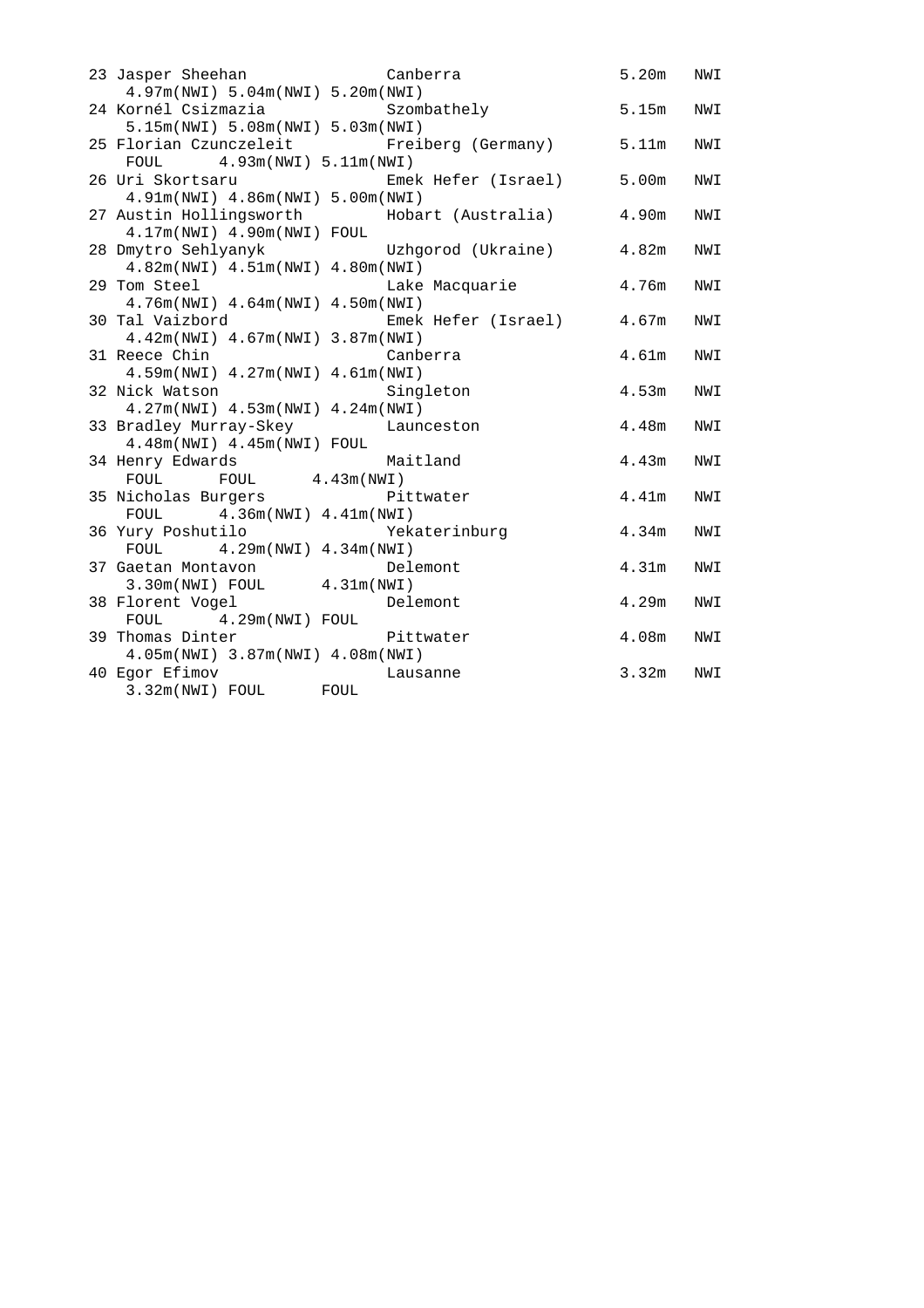# **Tuesday 9/12/2014**

Girls 100 Metre Sprint

| Name                                     | Age Centre                      | Semis                                        |
|------------------------------------------|---------------------------------|----------------------------------------------|
|                                          |                                 |                                              |
| Heat 1 Semi-Finals Wind: -2.8            |                                 |                                              |
| 1 Dakota Thomas                          | Lake Macquarie                  | 12.71Q                                       |
| 2 Jaden Nixon                            | Oakland (USA)                   | 12.98Q                                       |
| 3 Ismi Kashful Anwar                     | Singapore                       | 13.16q                                       |
| 4 Teah MacPherson                        | Lake Macquarie                  | 13.18q                                       |
| 5 Melanie Campanico                      | Lausanne                        | 13.48                                        |
| 6 Grace Jacobson                         | Hobart (Australia)              | 13.53                                        |
| 7 Petra Bede                             | Szombathely                     | 13.60                                        |
| 8 Melanie Richards                       | Upper Hunter                    | 13.69                                        |
| Heat 2 Semi-Finals Wind: -1.0            |                                 |                                              |
| 1 Min Meng                               | Beijing (China)                 | 12.79Q                                       |
| 2 Snezhana Trofimets                     | Ufa (Russia)                    | 12.82Q                                       |
| 3 Ting-An Lin                            | New Taipei City                 | 13.03q                                       |
| 4 Beatrice Juskeviciute                  | Kaunas (Lithuania)              | 13.21q                                       |
| 5 Chioma Enyi                            | Canberra                        | 13.28q                                       |
| 6 Christina Efstratiou                   | Patras (Greece)                 | 13.29q                                       |
| 7 Wioleta Sobiesniewska                  | Plock (Poland)                  | 13.37q                                       |
| 8 Lily Cains                             | Maitland                        | 13.45q                                       |
| Heat $3$ Semi-Finals Wind: $-0.2$        |                                 |                                              |
| 1 Maja Bedrač                            | Ptuj (Slovenia)                 | 12.71Q                                       |
| 2 Dovile Kiudelyte                       | Kaunas (Lithuania)              | 12.87Q                                       |
| 3 A'Nia Diggs                            | Oakland (USA)                   | 13.11q                                       |
| 4 Portia Tan                             |                                 |                                              |
|                                          | Singapore                       | 13.21q                                       |
| 5 Deng Liangwei                          | Beijing (China)                 | 13.22q                                       |
| 6 Veronika Novgorodtseva                 | Yekaterinburg                   | 13.24q                                       |
| 7 Sara Kovačevič                         | Velenje (Slovenia)              | 13.89                                        |
|                                          |                                 |                                              |
| 8 Sabrina Kliousis                       | Newcastle                       | 14.03                                        |
|                                          |                                 |                                              |
| Name                                     | Age Centre                      | Semis Wind H#                                |
|                                          |                                 |                                              |
| Semi-Finals                              |                                 |                                              |
| 1 Maja Bedrač                            | Ptuj (Slovenia)                 | $12.71Q - 0.2$ 3                             |
| 1 Dakota Thomas                          | Lake Macquarie                  | $12.71Q - 2.8$ 1                             |
| 3 Min Meng                               | Beijing (China)                 | $12.79Q - 1.0$ 2                             |
| 4 Snezhana Trofimets                     | Ufa (Russia)                    | $12.82Q - 1.0$ 2                             |
| 5 Dovile Kiudelyte                       | Kaunas (Lithuania)              | $12.87Q - 0.2$ 3                             |
| 6 Jaden Nixon                            | Oakland (USA)                   | $12.98Q - 2.8$ 1                             |
| 7 Ting-An Lin                            | New Taipei City                 | $13.03q -1.0$<br>2                           |
| 8 A'Nia Diggs                            | Oakland (USA)                   | 3<br>$13.11q - 0.2$                          |
| 9 Ismi Kashful Anwar                     | Singapore                       | $13.16q -2.8$<br>$\mathbf{1}$                |
| 10 Teah MacPherson                       | Lake Macquarie                  | $13.18q - 2.8$<br>1                          |
| 11 Portia Tan                            | Singapore                       | $13.21q - 0.2$<br>3                          |
| 11 Beatrice Juskeviciute                 | Kaunas (Lithuania)              | 2<br>$13.21q - 1.0$                          |
| 13 Deng Liangwei                         | Beijing (China)                 | 3<br>$13.22q - 0.2$                          |
| 14 Veronika Novgorodtseva                | Yekaterinburg                   | $\mathsf 3$<br>$13.24q - 0.2$                |
| 15 Chioma Enyi                           | Canberra                        | $13.28q - 1.0$<br>2                          |
| 16 Christina Efstratiou                  | Patras (Greece)                 | $13.29q -1.0$<br>2                           |
| 17 Wioleta Sobiesniewska                 | Plock (Poland)                  | $13.37q -1.0$<br>2                           |
| 18 Lily Cains                            | Maitland                        | $13.45q -1.0$<br>2                           |
| 19 Melanie Campanico                     | Lausanne                        | 13.48<br>$-2.8$<br>1                         |
| 20 Grace Jacobson                        | Hobart (Australia)              | 13.53<br>$-2.8$<br>1                         |
| 21 Petra Bede                            | Szombathely                     | $-2.8$<br>13.60<br>1                         |
| 22 Melanie Richards                      | Upper Hunter                    | 13.69<br>$-2.8$<br>1                         |
| 23 Sara Kovačevič<br>24 Sabrina Kliousis | Velenje (Slovenia)<br>Newcastle | 13.89<br>$-0.2$<br>3<br>3<br>14.03<br>$-0.2$ |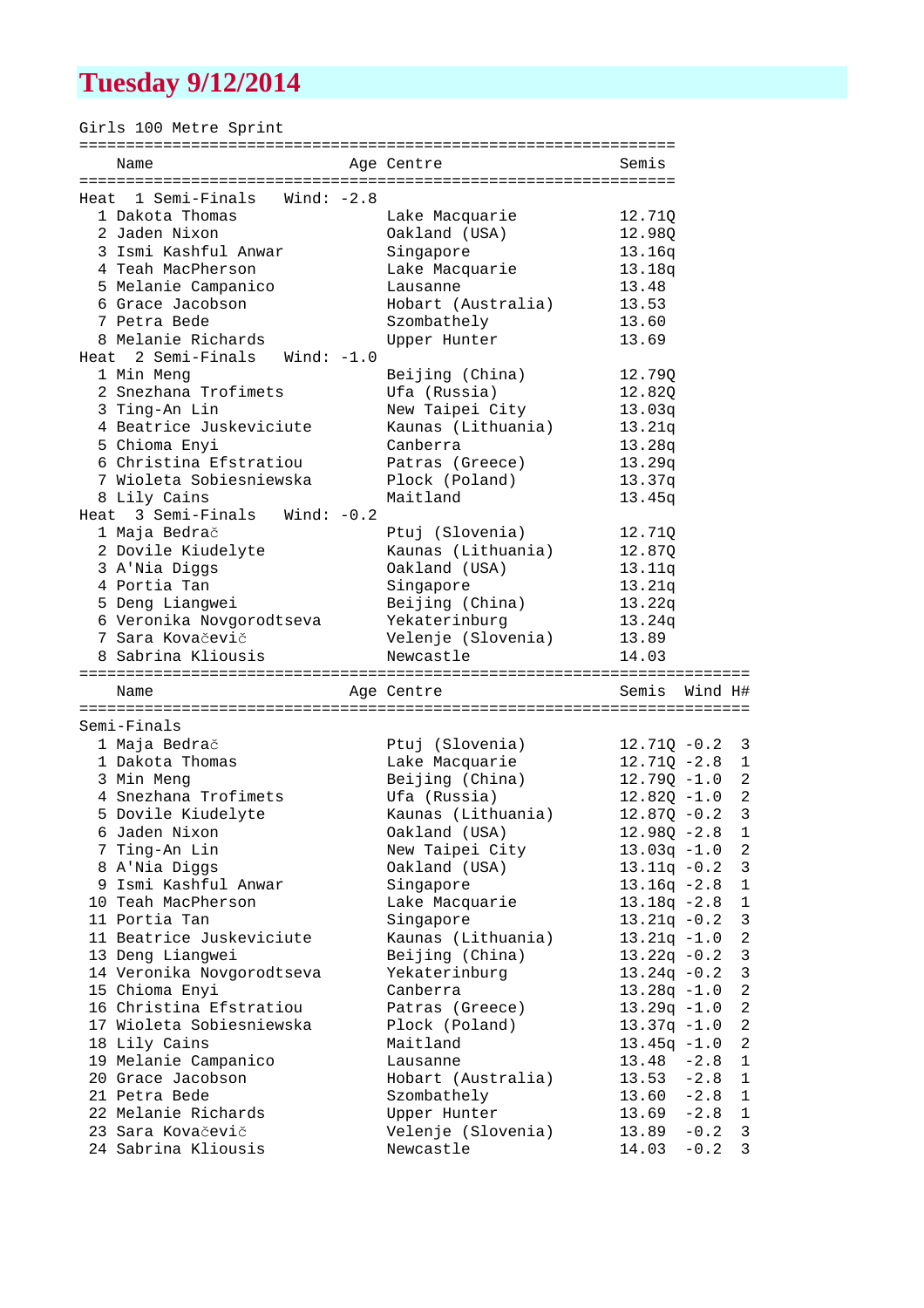| Girls 100 Metre Sprint |                                                                                                                                                                                                                                                                                                                                                                                             |                                                                                                                                                                                                                                                                     |                                                                                                                                   |                                                          |  |  |  |
|------------------------|---------------------------------------------------------------------------------------------------------------------------------------------------------------------------------------------------------------------------------------------------------------------------------------------------------------------------------------------------------------------------------------------|---------------------------------------------------------------------------------------------------------------------------------------------------------------------------------------------------------------------------------------------------------------------|-----------------------------------------------------------------------------------------------------------------------------------|----------------------------------------------------------|--|--|--|
| Name                   |                                                                                                                                                                                                                                                                                                                                                                                             | Age Centre                                                                                                                                                                                                                                                          | Final                                                                                                                             |                                                          |  |  |  |
|                        | Section B Final<br>Wind: $-2.0$<br>9 Teah MacPherson<br>10 Ismi Kashful Anwar<br>11 Beatrice Juskeviciute<br>12 Deng Liangwei<br>13 Christina Efstratiou<br>14 Veronika Novgorodtseva<br>15 Chioma Enyi<br>-- Portia Tan<br>Section A Final<br>Wind: -1.3<br>1 Dakota Thomas<br>2 Maja Bedrač<br>3 Min Meng<br>4 Dovile Kiudelyte<br>5 Snezhana Trofimets<br>6 Jaden Nixon<br>7 Ting-An Lin | Lake Macquarie<br>Singapore<br>Kaunas (Lithuania)<br>Beijing (China)<br>Patras (Greece)<br>Yekaterinburg<br>Canberra<br>Singapore<br>Lake Macquarie<br>Ptuj (Slovenia)<br>Beijing (China)<br>Kaunas (Lithuania)<br>Ufa (Russia)<br>Oakland (USA)<br>New Taipei City | 13.07<br>13.10<br>13.38<br>13.47<br>13.54<br>13.61<br>13.63<br>DNS<br>12.39<br>12.59<br>12.76<br>12.93<br>12.96<br>13.00<br>13.06 |                                                          |  |  |  |
|                        | 8 A'Nia Diggs                                                                                                                                                                                                                                                                                                                                                                               | Oakland (USA)                                                                                                                                                                                                                                                       | 13.25                                                                                                                             |                                                          |  |  |  |
| Name                   |                                                                                                                                                                                                                                                                                                                                                                                             | Age Centre                                                                                                                                                                                                                                                          | Final                                                                                                                             | Wind H#                                                  |  |  |  |
| Final                  |                                                                                                                                                                                                                                                                                                                                                                                             |                                                                                                                                                                                                                                                                     |                                                                                                                                   |                                                          |  |  |  |
|                        | 1 Dakota Thomas<br>2 Maja Bedrac<br>3 Min Meng<br>4 Dovile Kiudelyte                                                                                                                                                                                                                                                                                                                        | Lake Macquarie<br>Ptuj (Slovenia)<br>Beijing (China)                                                                                                                                                                                                                | 12.39<br>12.59<br>$12.76 - 1.3$<br>$12.93 - 1.3$                                                                                  | $-1.3$<br>Α<br>$-1.3$<br>Α<br><b>A</b><br>$\overline{A}$ |  |  |  |
|                        | 5 Snezhana Trofimets<br>6 Jaden Nixon<br>7 Ting-An Lin                                                                                                                                                                                                                                                                                                                                      | Kaunas (Lithuania)<br>Ufa (Russia)<br>Oakland (USA)<br>New Taipei City                                                                                                                                                                                              | $12.96 - 1.3$<br>$13.00 - 1.3$<br>13.06                                                                                           | $\mathsf{A}$<br>$\mathbb A$<br>$-1.3$<br>A               |  |  |  |
|                        | 8 A'Nia Diggs<br>9 Teah MacPherson<br>10 Ismi Kashful Anwar                                                                                                                                                                                                                                                                                                                                 | Oakland (USA)<br>Lake Macquarie<br>Singapore                                                                                                                                                                                                                        | 13.25<br>13.07<br>13.10                                                                                                           | $-1.3$<br>$\mathsf{A}$<br>$-2.0$<br>B<br>$-2.0$<br>B     |  |  |  |
|                        | 11 Beatrice Juskeviciute<br>12 Deng Liangwei<br>13 Christina Efstratiou                                                                                                                                                                                                                                                                                                                     | Kaunas (Lithuania)<br>Beijing (China)<br>Patras (Greece)                                                                                                                                                                                                            | 13.38<br>$13.47 - 2.0$<br>$13.54 - 2.0$                                                                                           | $-2.0$<br>B<br>B<br>$\overline{B}$                       |  |  |  |
|                        | 14 Veronika Novgorodtseva<br>15 Chioma Enyi<br>-- Portia Tan                                                                                                                                                                                                                                                                                                                                | Yekaterinburg<br>Canberra<br>Singapore                                                                                                                                                                                                                              | $13.61 - 2.0$<br>13.63<br><b>DNS</b>                                                                                              | B<br>$-2.0$<br>B<br>$-2.0$<br>B                          |  |  |  |

Boys 100 Metre Sprint

|  | Name                              | Age Centre         | Semis             |  |  |  |
|--|-----------------------------------|--------------------|-------------------|--|--|--|
|  |                                   | ----------------   |                   |  |  |  |
|  | Heat $1$ Semi-Finals Wind: $-1.3$ |                    |                   |  |  |  |
|  | 1 Er-Chang Wu                     | Taipei (Taiwan)    | 11.640            |  |  |  |
|  | 2 Edwin Tan                       | Singapore          | 11.760            |  |  |  |
|  | 3 Dominik Sárközi                 | Szombathely        | 11.84q            |  |  |  |
|  | 4 Wen-Han Cai                     | Taipei (Taiwan)    | 11.89q            |  |  |  |
|  | 5 Jalon Stanley                   | Oakland (USA)      | $12.06q$ $12.057$ |  |  |  |
|  | 6 Jeremy Washington               | Oakland (USA)      | 12.08             |  |  |  |
|  | 7 Caleb Taylor                    | Upper Hunter       | 12.18             |  |  |  |
|  | 8 Zax DeVenny                     | Newcastle          | 12.23             |  |  |  |
|  | Heat 2 Semi-Finals Wind: -1.7     |                    |                   |  |  |  |
|  | 1 Cho Kei Lam                     | Macua (China)      | 11.650            |  |  |  |
|  | 2 Yu Bolan                        | Beijing (China)    | 11.860            |  |  |  |
|  | 3 Boonchai Luewichan              | Bangkok (Thailand) | 11.87q            |  |  |  |
|  | 4 Flynn Lefmann                   | Singleton          | 11.99q            |  |  |  |
|  | 5 Anton Fenech                    | Lake Macquarie     | 12.01q            |  |  |  |
|  | 5 Askil Mathias                   | Maitland           | 12.01q            |  |  |  |
|  | 7 Jonti Lanz                      | Newcastle          | 12.05q            |  |  |  |
|  | 8 Kirill Dronov                   | Yekaterinburg      | 12.27             |  |  |  |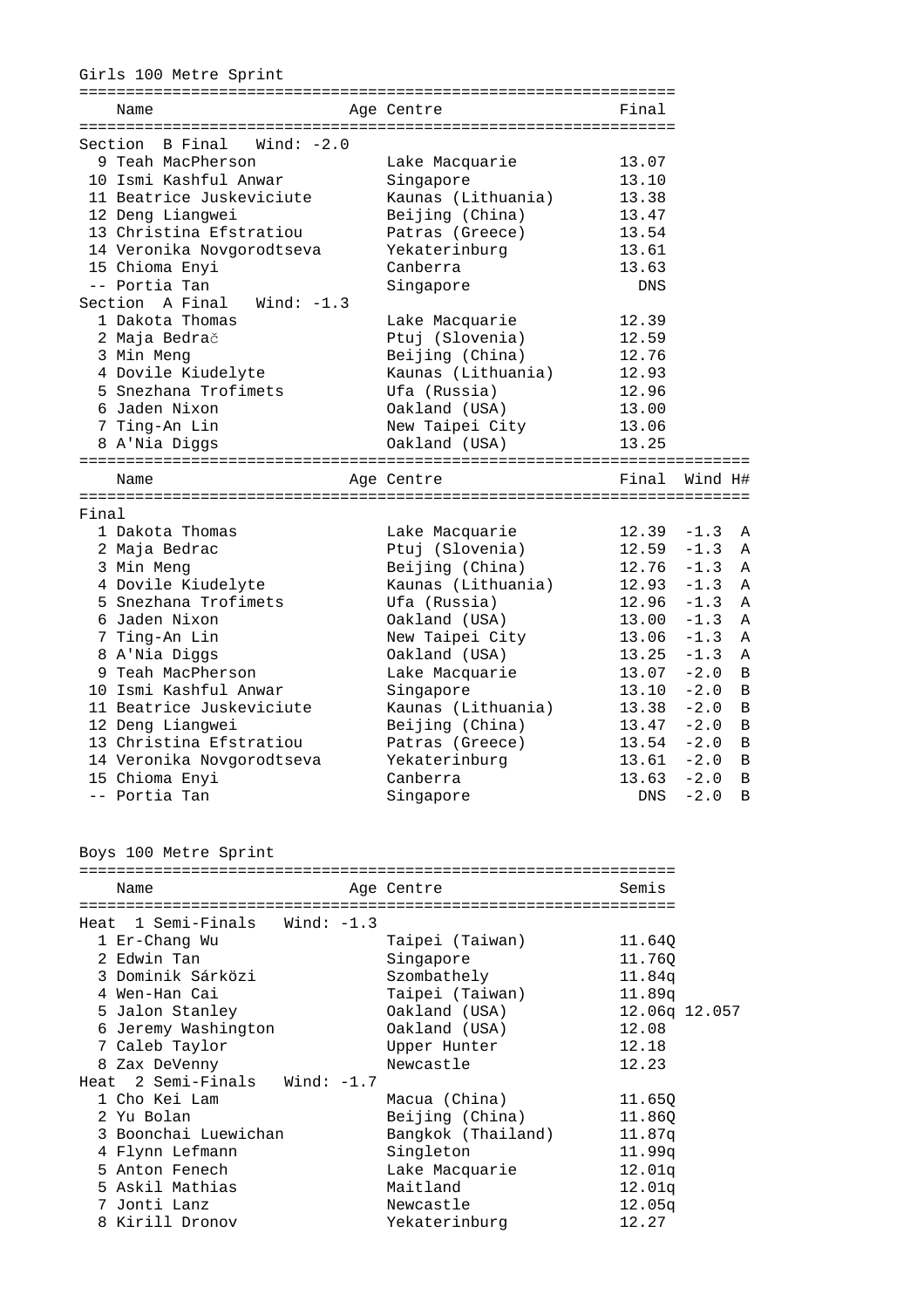| Heat 3 Semi-Finals<br>Wind: -0.3<br>1 Jirasak Homwan | Bangkok (Thailand)             | 11.42Q                         |                         |                      |
|------------------------------------------------------|--------------------------------|--------------------------------|-------------------------|----------------------|
| 2 Jia Yufei                                          | Beijing (China)                | 11.66Q                         |                         |                      |
| 3 Miles Petersen                                     | Lake Macquarie                 | 11.66q                         |                         |                      |
| 4 Muhammad Abu Mansor                                | Singapore                      | 11.74q                         |                         |                      |
| 6 Daniil Tomin                                       | Yekaterinburg                  | 12.06                          | 12.058                  |                      |
| 6 Christian Toussaint                                | Lausanne                       | 12.18                          |                         |                      |
| 7 Aaron Puelacher                                    | Innsbruck (Austria)            | 12.19                          |                         |                      |
| 8 Žan Viher                                          | Ptuj (Slovenia)                | 12.21                          |                         |                      |
| Name                                                 | Age Centre                     | Semis                          | Wind H#                 |                      |
| Semi-Finals                                          |                                |                                |                         |                      |
| 1 Jirasak Homwan                                     | Bangkok (Thailand)             | $11.420 - 0.3$                 | 3                       |                      |
| 2 Er-Chang Wu                                        | Taipei (Taiwan)                | $11.64Q - 1.3$                 | $\mathbf{1}$            |                      |
| 3 Cho Kei Lam                                        | Macua (China)                  | $11.65Q - 1.7$                 |                         | 2                    |
| 4 Jia Yufei                                          | Beijing (China)                | $11.66Q - 0.3$                 | 3                       |                      |
| 5 Miles Petersen                                     | Lake Macquarie                 | $11.66q -0.3$                  | 3                       |                      |
| 5 Edwin Tan                                          | Singapore                      | $11.76Q - 1.3$                 | $\mathbf{1}$            |                      |
| 6 Yu Bolan                                           | Beijing (China)                | $11.86Q - 1.7$                 | 2                       |                      |
| 8 Muhammad Abu Mansor                                | Singapore                      | $11.74q - 0.3$                 | 3                       |                      |
| 9 Dominik Sárközi                                    | Szombathely                    | $11.84q -1.3$                  | $\mathbf{1}$            |                      |
| 10 Boonchai Luewichan                                | Bangkok (Thailand)             | $11.87q - 1.7$                 | 2                       |                      |
| 11 Wen-Han Cai                                       | Taipei (Taiwan)                | $11.89q - 1.3$                 | $\mathbf 1$             |                      |
| 12 Flynn Lefmann                                     | Singleton                      | $11.99q -1.7$                  |                         | $\overline{a}$       |
| 13 Anton Fenech                                      | Lake Macquarie                 | $12.01q -1.7$                  |                         | $\overline{a}$       |
| 13 Askil Mathias                                     | Maitland                       | $12.01q -1.7$                  | $\overline{2}$          |                      |
| 15 Jonti Lanz                                        | Newcastle                      | $12.05q -1.7$                  |                         | 2                    |
| 16 Jalon Stanley<br>17 Daniil Tomin                  | Oakland (USA)<br>Yekaterinburg | $12.06q -1.3$<br>$12.06 - 0.3$ |                         | 1 12.057<br>3 12.058 |
| 18 Jeremy Washington                                 | Oakland (USA)                  | $12.08 - 1.3$                  | 1                       |                      |
| 19 Caleb Taylor                                      | Upper Hunter                   | $12.18 - 1.3$                  | $\mathbf{1}$            |                      |
| 19 Christian Toussaint                               | Lausanne                       | $12.18 - 0.3$                  | $\overline{\mathbf{3}}$ |                      |
| 21 Aaron Puelacher                                   | Innsbruck (Austria)            | $12.19 - 0.3$                  | $\overline{\mathbf{3}}$ |                      |
| 22 Žan Viher                                         | Ptuj (Slovenia)                | $12.21 - 0.3$                  | $\overline{\mathbf{3}}$ |                      |
| 23 Zax DeVenny                                       | Newcastle                      | $12.23 - 1.3$                  | $\mathbf{1}$            |                      |
| 24 Kirill Dronov                                     | Yekaterinburg                  | 12.27                          | $-1.7$                  | $\overline{a}$       |
| Boys 100 Metre Sprint                                |                                |                                |                         |                      |
|                                                      |                                |                                |                         |                      |
| Name                                                 | Age Centre                     |                                | Final Points            |                      |
| Section B Final<br>Wind: $-2.2$                      |                                |                                |                         |                      |
| 9 Askil Mathias                                      | Maitland                       | 11.85                          |                         |                      |
| 10 Wen-Han Cai                                       | Taipei (Taiwan)                | 11.88                          |                         |                      |
| 11 Flynn Lefmann                                     | Singleton                      | 11.95                          |                         |                      |
| 12 Boonchai Luewichan                                | Bangkok (Thailand)             | 11.98                          |                         |                      |
| 13 Dominik Sárközi                                   | Szombathely                    | 12.08                          |                         |                      |
| 14 Anton Fenech                                      | Lake Macquarie                 | 12.09                          |                         |                      |
| 15 Jalon Stanley                                     | Oakland (USA)                  | 12.10                          |                         |                      |
| 16 Jonti Lanz                                        | Newcastle                      | 12.14                          |                         |                      |
| Section A Final<br>Wind: $1.4$                       |                                |                                |                         |                      |
| 1 Er-Chang Wu                                        | Taipei (Taiwan)                | 11.25                          |                         |                      |
| 2 Jirasak Homwan                                     | Bangkok (Thailand)             | 11.28                          |                         |                      |
| 3 Cho Kei Lam                                        | Macua (China)                  | 11.34                          |                         |                      |
| 4 Edwin Tan                                          | Singapore                      | 11.49                          |                         |                      |
| 5 Muhammad Abu Mansor                                | Singapore                      | 11.50                          |                         |                      |
| 6 Jia Yufei                                          | Beijing (China)                | 11.52                          |                         |                      |
| 7 Miles Petersen                                     | Lake Macquarie                 | 11.57                          |                         |                      |
| 8 Yu Bolan                                           | Beijing (China)                | 11.77                          |                         |                      |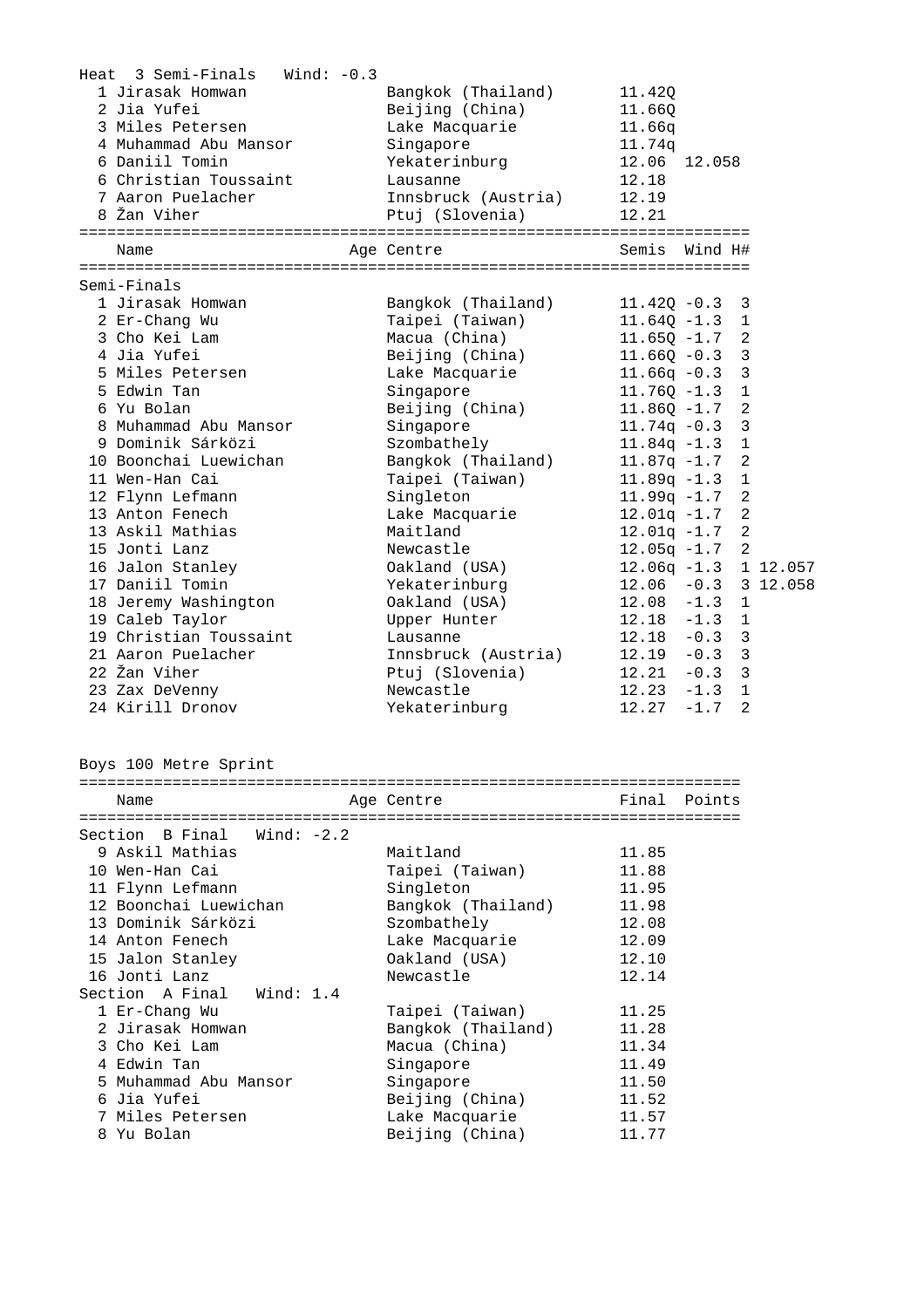|       | Name                  |  | Age Centre         | Final         |              | Wind H# Points |  |  |  |
|-------|-----------------------|--|--------------------|---------------|--------------|----------------|--|--|--|
|       |                       |  |                    |               |              |                |  |  |  |
| Final |                       |  |                    |               |              |                |  |  |  |
|       | 1 Er-Chang Wu         |  | Taipei (Taiwan)    | 11.25         | $1.4\quad A$ |                |  |  |  |
|       | 2 Jirasak Homwan      |  | Bangkok (Thailand) | 11.28         | 1.4          | A              |  |  |  |
|       | 3 Cho Kei Lam         |  | Macua (China)      | 11.34         | 1.4          | $\overline{A}$ |  |  |  |
|       | 4 Edwin Tan           |  | Singapore          | 11.49         | 1.4          | - A            |  |  |  |
|       | 5 Muhammad Abu Mansor |  | Singapore          | 11.50         | 1.4          | $\overline{A}$ |  |  |  |
|       | 6 Jia Yufei           |  | Beijing (China)    | 11.52         | 1.4          | A              |  |  |  |
|       | 7 Miles Petersen      |  | Lake Macquarie     | 11.57         | 1.4          | A              |  |  |  |
|       | 8 Yu Bolan            |  | Beijing (China)    | $11.77$ 1.4   |              | A              |  |  |  |
|       | 9 Askil Mathias       |  | Maitland           | 11.85         | $-2.2$ B     |                |  |  |  |
| 1 O   | Wen-Han Cai           |  | Taipei (Taiwan)    | 11.88         | $-2.2$ B     |                |  |  |  |
| 11    | Flynn Lefmann         |  | Singleton          | 11.95         | $-2.2$       | $\overline{B}$ |  |  |  |
|       | 12 Boonchai Luewichan |  | Bangkok (Thailand) | $11.98 - 2.2$ |              | $\overline{B}$ |  |  |  |
|       | 13 Dominik Sárközi    |  | Szombathely        | $12.08 - 2.2$ |              | B              |  |  |  |
|       | 14 Anton Fenech       |  | Lake Macquarie     | $12.09 - 2.2$ |              | B.             |  |  |  |
|       | 15 Jalon Stanley      |  | Oakland (USA)      | 12.10         | $-2.2$       | B <sub>1</sub> |  |  |  |
|       | 16 Jonti Lanz         |  | Newcastle          | 12.14         | $-2.2$       | B              |  |  |  |

Girls 800 Metre Run

|       | Name                 |  | Age Centre          | Final   |                |  |  |
|-------|----------------------|--|---------------------|---------|----------------|--|--|
|       | 1 Final<br>Section   |  |                     |         |                |  |  |
|       | 9 Kathleen Young     |  | Lake Macquarie      | 2:21.84 |                |  |  |
|       | 10 Barbara Kladnik   |  | Velenje (Slovenia)  | 2:23.05 |                |  |  |
|       | 11 Hannah Bain       |  | Maitland            | 2:23.42 |                |  |  |
|       | 12 Arabella Phillips |  | Launceston          | 2:25.92 |                |  |  |
|       | 13 He Miaoge         |  | Beijing (China)     | 2:26.96 |                |  |  |
|       | 14 Jade Longstaff    |  | Launceston          | 2:31.65 |                |  |  |
|       | 15 Veronika Pisnik   |  | Slovenj Gradec      | 2:31.79 |                |  |  |
|       | 16 Man Fan Wong      |  | Macua (China)       | 2:31.86 |                |  |  |
|       | Section 2 Final      |  |                     |         |                |  |  |
|       | 1 Taryn O'Neill      |  | Kelowna (Canada)    | 2:18.43 |                |  |  |
|       | 2 Yi Mengyu          |  | Beijing (China)     | 2:18.74 |                |  |  |
|       | 3 Tatiana Romanova   |  | Yekaterinburg       | 2:22.41 |                |  |  |
|       | 4 Gabriella Vavoulas |  | Hobart (Australia)  | 2:25.24 |                |  |  |
|       | 5 Kristina O'Brien   |  | Singleton           | 2:26.69 |                |  |  |
|       | 6 Annalena Horst     |  | Darmstadt (Germany) | 2:27.72 |                |  |  |
|       | 7 Ada Malanowska     |  | Plock (Poland)      | 2:28.75 |                |  |  |
|       | 8 Magdalena Frueh    |  | Innsbruck (Austria) | 2:30.01 |                |  |  |
|       |                      |  |                     |         |                |  |  |
|       | Name                 |  | Age Centre          | Final   | H#             |  |  |
|       |                      |  |                     |         |                |  |  |
| Final |                      |  |                     |         |                |  |  |
|       | 1 Taryn O'Neill      |  | Kelowna (Canada)    | 2:18.43 | 2              |  |  |
|       | 2 Yi Mengyu          |  | Beijing (China)     | 2:18.74 | 2              |  |  |
|       | 3 Tatiana Romanova   |  | Yekaterinburg       | 2:22.41 | 2              |  |  |
|       | 4 Gabriella Vavoulas |  | Hobart (Australia)  | 2:25.24 | 2              |  |  |
|       | 5 Kristina O'Brien   |  | Singleton           | 2:26.69 | $\overline{2}$ |  |  |
|       | 6 Annalena Horst     |  | Darmstadt (Germany) | 2:27.72 | $\overline{2}$ |  |  |
|       | 7 Ada Malanowska     |  | Plock (Poland)      | 2:28.75 | $\overline{2}$ |  |  |
|       | 8 Magdalena Frueh    |  | Innsbruck (Austria) | 2:30.01 | $\overline{2}$ |  |  |
|       | 9 Kathleen Young     |  | Lake Macquarie      | 2:21.84 | $\mathbf{1}$   |  |  |
|       | 10 Barbara Kladnik   |  | Velenje (Slovenia)  | 2:23.05 | $\mathbf{1}$   |  |  |
|       | 11 Hannah Bain       |  | Maitland            | 2:23.42 | $\mathbf{1}$   |  |  |
|       | 12 Arabella Phillips |  | Launceston          | 2:25.92 | $\mathbf{1}$   |  |  |
|       | 13 He Miaoge         |  | Beijing (China)     | 2:26.96 | $\mathbf{1}$   |  |  |
|       | 14 Jade Longstaff    |  | Launceston          | 2:31.65 | $\mathbf{1}$   |  |  |
|       | 15 Veronika Pisnik   |  | Slovenj Gradec      | 2:31.79 | $\mathbf{1}$   |  |  |
|       | 16 Man Fan Wong      |  | Macua (China)       | 2:31.86 | $\mathbf{1}$   |  |  |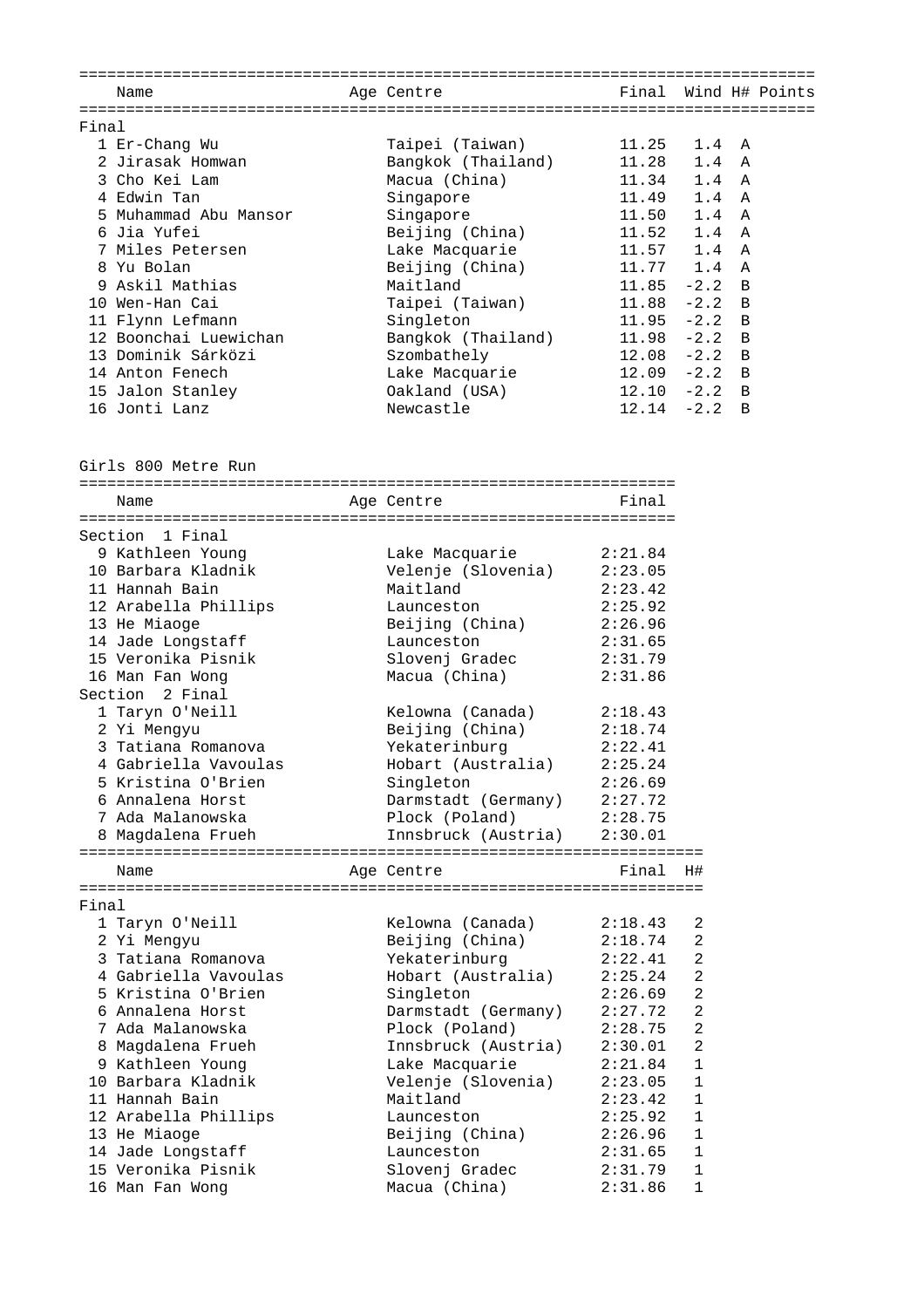| Final<br>Age Centre<br>Name<br>Final<br>1 Ekaterina Shumikhina (Russia)<br>14.44m<br>11.63m 13.80m 12.38m 13.67m 14.44m 13.49m<br>2 Snezhana Trofimets<br>Ufa (Russia)<br>13.65m<br>13.25m FOUL 13.47m 12.72m 12.52m 13.65m |  |
|-----------------------------------------------------------------------------------------------------------------------------------------------------------------------------------------------------------------------------|--|
|                                                                                                                                                                                                                             |  |
|                                                                                                                                                                                                                             |  |
|                                                                                                                                                                                                                             |  |
|                                                                                                                                                                                                                             |  |
|                                                                                                                                                                                                                             |  |
|                                                                                                                                                                                                                             |  |
|                                                                                                                                                                                                                             |  |
| 3 Stephanie Scigala<br>13.43m<br>Newcastle                                                                                                                                                                                  |  |
| 12.52m 13.09m 12.66m 13.24m 13.10m 13.43m                                                                                                                                                                                   |  |
| 4 Ugne Makareviciute<br>Kaunas (Lithuania)<br>12.79m                                                                                                                                                                        |  |
| 12.53m  12.32m  FOUL  11.50m  12.79m<br>FOUL                                                                                                                                                                                |  |
| 5 Chieh-Chun Liang<br>New Taipei City<br>12.04m                                                                                                                                                                             |  |
| 11.62m 11.77m 11.19m 10.94m 10.75m 12.04m                                                                                                                                                                                   |  |
| 6 Dakota Thomas<br>Lake Macquarie<br>11.52m                                                                                                                                                                                 |  |
| 10.82m FOUL 10.08m<br>10.42m  11.52m<br>FOUL                                                                                                                                                                                |  |
| 7 Stamatina Drania<br>Sparta (Greece)<br>11.17m                                                                                                                                                                             |  |
| 9.93m<br>10.45m 9.30m 11.17m<br>10.03m  10.70m                                                                                                                                                                              |  |
| 10.74m<br>8 Emma-Sue Greentree<br>Lake Macquarie                                                                                                                                                                            |  |
| 10.12m<br>$9.36m$ 10.43m<br>10.73m 9.83m 10.74m                                                                                                                                                                             |  |
| 9 Elisa Halanq<br>Freiberg (Germany)<br>10.36m                                                                                                                                                                              |  |
| 10.17m 9.71m 10.36m                                                                                                                                                                                                         |  |
| 10.30m<br>10 Georgie Jaques<br>Pittwater                                                                                                                                                                                    |  |
| 10.30m<br>$9.20m$ $9.12m$                                                                                                                                                                                                   |  |
| 11 Danieka Wagner<br>9.51 <sub>m</sub><br>Launceston                                                                                                                                                                        |  |
| $9.50m$ $9.51m$<br>9.44m                                                                                                                                                                                                    |  |
| 9.40m<br>12 Yessica Ilgner<br>Freiberg (Germany)                                                                                                                                                                            |  |
| 8.98m<br>$8.93m$ $9.40m$                                                                                                                                                                                                    |  |
| 13 Ashleigh Lawrence<br>Canberra<br>9.39m                                                                                                                                                                                   |  |
| $9.39m$ 8.79m<br>FOUL                                                                                                                                                                                                       |  |
| 9.30m<br>14 Lana Verhovnik<br>Slovenj Gradec                                                                                                                                                                                |  |
| 8.21m 8.87m 9.30m<br>15 Karolina Suminska<br>9.13m                                                                                                                                                                          |  |
| Plock (Poland)<br>9.13m 9.01m 8.77m                                                                                                                                                                                         |  |
| Hobart (Australia)<br>8.69m                                                                                                                                                                                                 |  |
| 16 Sophie Leszczynski<br>$8.45m$ $8.69m$ $8.67m$                                                                                                                                                                            |  |

Boys 1500 Metre Run

| Name                        | Age Centre                  | Final   |
|-----------------------------|-----------------------------|---------|
|                             |                             |         |
| Section 1 Final             |                             |         |
| 13 Miles Duncan             | Oakland (USA)               | 4:31.85 |
| 14 Chayce Jones             | Launceston                  | 4:35.67 |
| 15 Athanasios Theofilopoulo | Sparta (Greece)             | 4:36.83 |
| 16 Lars Hinüber             | Darmstadt (Germany) 4:40.74 |         |
| 17 Tobias Loferer           | Innsbruck (Austria)         | 4:41.17 |
| 18 Elias Funk               | Darmstadt (Germany)         | 4:42.50 |
| 19 Elon Abergel             | Emek Hefer (Israel)         | 4:46.22 |
| 20 Luke Gibbons             | Lake Macquarie              | 4:51.91 |
| 21 Sean Hancock             | Canberra                    | 4:55.85 |
| 22 Paul Pesl                | Innsbruck (Austria)         | 5:06.40 |
| 23 Jesse Schumaker          | Upper Hunter                | 5:06.52 |
| 24 Jordan Cox               | Hobart (Australia)          | 5:12.22 |
| Section 2 Final             |                             |         |
| 1 Xiao Tianlong             | Beijing (China)             | 4:10.33 |
| 2 Hsing-Hang He             | New Taipei City             | 4:11.48 |
| 3 Kieran Reilly             | Canberra                    | 4:12.95 |
| 4 Bryn Lynch                | Pittwater                   | 4:13.36 |
| 5 Aydar Shaykhutdinov       | Ufa (Russia)                | 4:16.79 |
| 6 Cai Zhongjie              | Beijing (China)             | 4:17.90 |
| 7 James Bradley             | Singleton                   | 4:18.53 |
| 8 Luca Corthesy             | Lausanne                    | 4:20.59 |
| 9 Ilnur Sharafutdinov       | Ufa (Russia)                | 4:25.73 |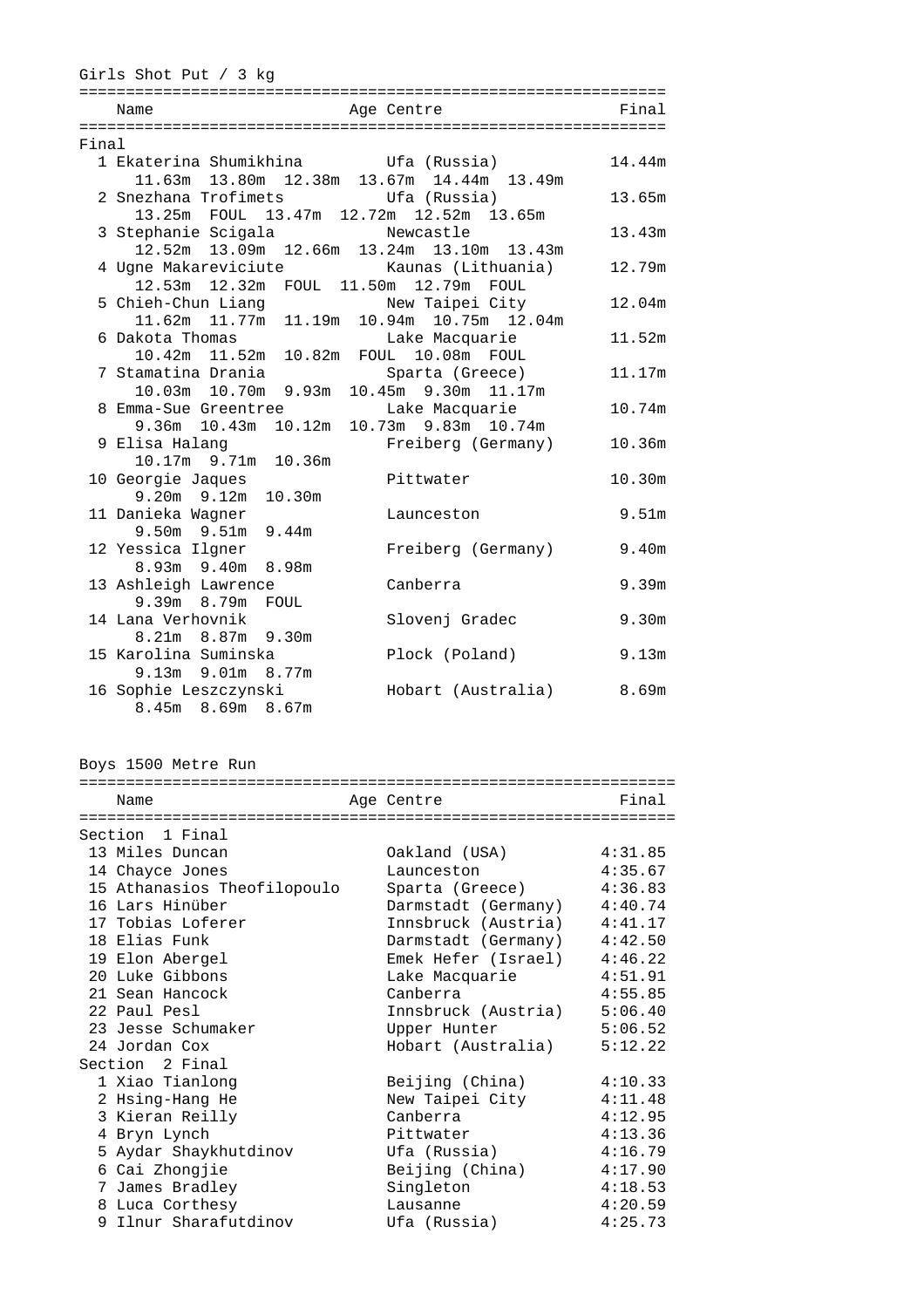|       | 10 Tristan Muir                                                                                                                                    | Singleton                 | 4:30.38   |                |
|-------|----------------------------------------------------------------------------------------------------------------------------------------------------|---------------------------|-----------|----------------|
|       | 11 Adam Studlar                                                                                                                                    | Karlovy Vary              | 4:34.49   |                |
|       | 12 Torin Jones                                                                                                                                     | Hobart (Australia)        | 4:36.32   |                |
|       |                                                                                                                                                    |                           |           |                |
|       | Name                                                                                                                                               | Age Centre                | Final     | H#             |
|       |                                                                                                                                                    |                           |           |                |
| Final |                                                                                                                                                    |                           |           |                |
|       | 1 Xiao Tianlong                                                                                                                                    | Beijing (China)           | 4:10.33   | 2              |
|       | 2 Hsing-Hang He                                                                                                                                    | New Taipei City           | 4:11.48   | $\overline{2}$ |
|       | 3 Kieran Reilly                                                                                                                                    | Canberra                  | 4:12.95   | $\overline{2}$ |
|       | 4 Bryn Lynch                                                                                                                                       | Pittwater                 | 4:13.36   | $\overline{a}$ |
|       | 5 Aydar Shaykhutdinov                                                                                                                              | Ufa (Russia)              | 4:16.79   | $\overline{a}$ |
|       |                                                                                                                                                    |                           |           |                |
|       | 6 Cai Zhongjie                                                                                                                                     | Beijing (China)           | 4:17.90   | $\overline{a}$ |
|       | 7 James Bradley                                                                                                                                    | Singleton                 | 4:18.53   | $\overline{2}$ |
|       | 8 Luca Corthesy                                                                                                                                    | Lausanne                  | 4:20.59   | $\overline{2}$ |
|       | 9 Ilnur Sharafutdinov                                                                                                                              | Ufa (Russia)              | 4:25.73   | $\overline{2}$ |
|       | 10 Tristan Muir                                                                                                                                    | Singleton                 | 4:30.38   | $\overline{2}$ |
|       | 11 Adam Studlar                                                                                                                                    | Karlovy Vary              | 4:34.49   | $\overline{2}$ |
|       | 12 Torin Jones                                                                                                                                     | Hobart (Australia)        | 4:36.32   | $\overline{2}$ |
|       | 13 Miles Duncan                                                                                                                                    | Oakland (USA)             | 4:31.85   | $\mathbf{1}$   |
|       | 14 Chayce Jones                                                                                                                                    | Launceston                | 4:35.67   | $\mathbf{1}$   |
|       | 15 Athanasios Theofilopoulo                                                                                                                        | Sparta (Greece)           | 4:36.83   | $\mathbf{1}$   |
|       | 16 Lars Hinüber                                                                                                                                    |                           |           | $\mathbf{1}$   |
|       |                                                                                                                                                    | Darmstadt (Germany)       | 4:40.74   | $\mathbf{1}$   |
|       | 17 Tobias Loferer                                                                                                                                  | Innsbruck (Austria)       | 4:41.17   |                |
|       | 18 Elias Funk                                                                                                                                      | Darmstadt (Germany)       | 4:42.50   | $\mathbf{1}$   |
|       | 19 Elon Abergel                                                                                                                                    | Emek Hefer (Israel)       | 4:46.22   | $\mathbf{1}$   |
|       | 20 Luke Gibbons                                                                                                                                    | Lake Macquarie            | 4:51.91   | $\mathbf{1}$   |
|       | 21 Sean Hancock                                                                                                                                    | Canberra                  | 4:55.85   | $\mathbf{1}$   |
|       | 22 Paul Pesl                                                                                                                                       | Innsbruck (Austria)       | 5:06.40   | 1              |
|       | 23 Jesse Schumaker                                                                                                                                 | Upper Hunter              | 5:06.52   | $\mathbf{1}$   |
|       | 24 Jordan Cox                                                                                                                                      | Hobart (Australia)        | 5:12.22   | $\mathbf{1}$   |
|       | Boys Long Jump                                                                                                                                     |                           |           |                |
|       | Name                                                                                                                                               | Age Centre                | Final     | Wind           |
|       |                                                                                                                                                    |                           |           |                |
| Final |                                                                                                                                                    |                           |           |                |
|       | 1 Rong Chengwen                                                                                                                                    | Beijing (China)           | 6.80m     | 2.2            |
|       | $FOUL$ 6.40m(1.9) PASS 6.37m(1.9) 6.80m(2.2) $FOUL$                                                                                                |                           |           |                |
|       | 2 Yen-Che Huang                                                                                                                                    | Taipei (Taiwan)           | 6.66m     | 1.4            |
|       | 6.51m(1.4) FOUL $6.53m(1.6) 6.66m(1.4)$ FOUL FOUL                                                                                                  |                           |           |                |
|       |                                                                                                                                                    |                           |           |                |
|       | 3 Flynn Lefmann                                                                                                                                    | Singleton                 | 6.43m     | 2.4            |
|       | $6.35m(1.8) 6.04m(1.2) 6.10m(1.3) 6.43m(2.4) F0UL F0UL$                                                                                            |                           |           |                |
|       | 4 Tsu-Yuan Liu                                                                                                                                     | New Taipei City           | 6.40m     | $+0.0$         |
|       | $6.40m(+0.0)$ FOUL<br>FOUL                                                                                                                         | FOUL                      | FOUL FOUL |                |
|       | 5 Žan Viher<br>(an Viher Ptuj (Slovenia) 6.32m 0.9<br>6.31m(+0.0) 6.25m(3.1) FOUL 6.17m(0.4) FOUL 6.32m(0.9)<br>ia Yufei Beijing (China) 6.31m 0.2 |                           |           |                |
|       |                                                                                                                                                    |                           |           |                |
|       | 6 Jia Yufei                                                                                                                                        |                           |           |                |
|       | 5.95m(0.4) 6.31m(0.2) 6.24m(2.1) FOUL 6.17m(0.1) FOUL                                                                                              |                           |           |                |
|       | 7 Christian Toussaint                                                                                                                              | Lausanne                  | 6.11m     | 2.5            |
|       | $6.11m(2.5)$ $5.89m(+0.0)$                                                                                                                         |                           |           |                |
|       | 8 Adlan Mohamad Yani                                                                                                                               | Singapore                 | 6.04m     | 0.6            |
|       |                                                                                                                                                    |                           |           |                |
|       | $6.04m(0.6) 6.03m(1.0) 5.82m(2.4) 5.88m(1.3) 5.99m(1.5) 5.98m(2.3)$                                                                                |                           |           |                |
|       | 9 Wei-Ting Wang                                                                                                                                    | Taipei (Taiwan) 6.02m     |           | 2.0            |
|       | 5.81m(1.6) 6.02m(2.0) 5.78m(0.2)                                                                                                                   |                           |           |                |
|       | 10 Alexander Grün                                                                                                                                  | Darmstadt (Germany) 5.93m |           | 0.1            |
|       | 5.58m(1.2) 5.81m(2.2) 5.93m(0.1)                                                                                                                   |                           |           |                |
|       | 11 Jalon Stanley                                                                                                                                   | Oakland (USA)             | 5.89m     | 1.5            |
|       | 0.78m(2.1) 5.89m(1.5)<br>FOUL                                                                                                                      |                           |           |                |
|       | 12 Miles Petersen                                                                                                                                  | Lake Macquarie            | 5.87m     | 0.1            |
|       | FOUL $5.87m(0.1) 5.35m(0.8)$                                                                                                                       |                           |           |                |
|       |                                                                                                                                                    |                           |           |                |

 13 Jeremy Washington Oakland (USA) 5.82m 1.7 5.82m(1.7) 5.73m(+0.0) 5.73m(1.0)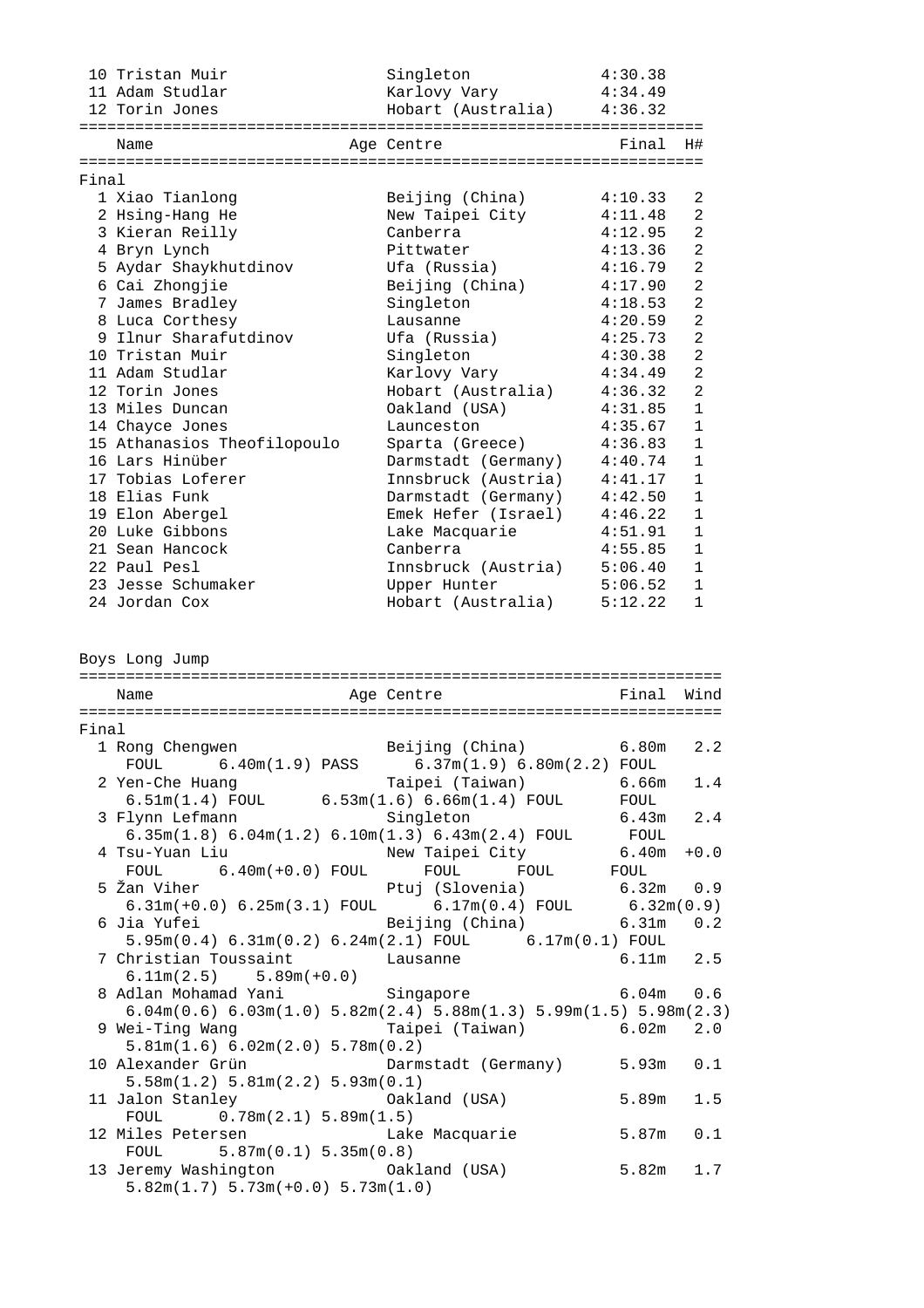## **Wednesday 10/12/2014**

Girls Long Jump ===================================================================== Age Centre **Final** Wind ===================================================================== Final 1 Maja Bedrač Ptuj (Slovenia) 5.93m 0.7 5.49m(2.4) 5.67m(0.2) 5.71m(2.3) 5.91m(2.4) 5.93m(0.7) FOUL(+0.0) 2 Tia Rozario Singapore 5.36m 1.4 5.04m(1.9) 5.25m(1.5) 5.14m(1.8) 5.30m(1.1) 5.36m(1.4) 4.89m(1.1) 3 Lily Cains Maitland 5.29m +0.0 4.73m(2.2) 4.92m(1.8) 5.02m(1.6) 5.09m(1.6) 5.21m(0.7) 5.29m(+0.0) 4 Hsueh-Chin Yang New Taipei City 5.24m 2.9 4.93m(+0.0) 5.15m(0.9) FOUL(2.3) 5.24m(2.9) 5.19m(1.2) 5.12m(1.7) 5 Bernice De Jager Lake Macquarie 5.17m +0.0  $F\text{OUL}(1.9)$   $F\text{OUL}(1.2)$   $5.07m(2.1)$   $5.17m(+0.0)$   $5.15m(1.1)$   $5.12m(0.5)$  6 Liu Zixuan Beijing (China) 5.17m 1.6 5.17m(1.6) 4.98m(0.3) FOUL(1.1) FOUL(2.2) 4.92m(2.8) 5.14m(0.1) 7 Teah MacPherson Lake Macquarie 5.08m 0.5 4.81m(1.5) 4.16m(1.0) 5.05m(0.5) 4.91m(1.7) 5.08m(0.5) 5.04m(2.9) 8 Daria Mysik Yekaterinburg 4.84m 0.6 4.13m(1.4) 4.84m(0.6) 4.03m(+0.0) 4.02m(+0.0) FOUL(1.7) 3.65m(1.4) 9 Chioma Enyi Canberra 4.64m -0.3  $FOUL(+0.0)$  4.64m( $-0.3)$  4.02m(1.2) 10 Georgie Jaques **Pittwater** 4.59m 1.9 4.44m(3.0) 4.59m(1.9) 4.41m(0.7) 11 Lea Haslwanter Innsbruck (Austria) 4.58m 1.1 4.23m(1.1) 4.26m(2.4) 4.58m(1.1) 12 Sara Serdinšek Ptuj (Slovenia) 4.54m 1.8 4.00m(0.3) 4.54m(1.8) FOUL(+0.0) 13 Briona Rivera Oakland (USA) 4.47m 0.2 4.13m(-0.1) FOUL(1.0) 4.47m(0.2)

Boys High Jump

|       | Name                               |        | Age Centre                                        | Final             |
|-------|------------------------------------|--------|---------------------------------------------------|-------------------|
|       |                                    |        |                                                   |                   |
| Final |                                    |        |                                                   |                   |
|       | 1 Tsu-Yuan Liu                     |        | New Taipei City                                   | 1.93 <sub>m</sub> |
|       |                                    |        | 1.55 1.60 1.65 1.70 1.75 1.78 1.81 1.86 1.90 1.93 |                   |
|       |                                    |        | P P P O O O O XXO XXO XXO                         |                   |
|       |                                    |        | 2 Rong Chengwen Beijing (China)                   | 1.78m             |
|       |                                    |        | 3 Alexander Grün Marmstadt (Germany)              | 1.78m             |
|       | 1.55 1.60 1.65 1.70 1.75 1.78 1.81 |        |                                                   |                   |
|       | P P O O O XXO XXX                  |        |                                                   |                   |
|       | 4 Egor Efimov                      |        | Lausanne                                          | 1.75m             |
|       | 1.55 1.60 1.65 1.70 1.75 1.78      |        |                                                   |                   |
|       | P XXO O O XXX<br>P                 |        |                                                   |                   |
|       | 5 Jordan Talbot                    |        | Launceston                                        | 1.70m             |
|       | 1.55 1.60 1.65 1.70 1.75           |        |                                                   |                   |
|       | O OX OXXX                          |        |                                                   |                   |
|       | 6 Jaka Kostanjevec                 |        | Ptuj (Slovenia)                                   | 1.70m             |
|       | 1.55 1.60 1.65 1.70 1.75           |        |                                                   |                   |
|       | O XXO O XXX<br>∩                   |        |                                                   |                   |
|       | 7 Dane Martin                      |        | Kelowna (Canada)                                  | 1.70m             |
|       | 1.55 1.60 1.65 1.70 1.75           |        |                                                   |                   |
|       | O XXO XO                           | XO XXX |                                                   |                   |
|       | 8 Riccardo Klotz                   |        | Innsbruck (Austria)                               | 1.70m             |
|       | 1.55 1.60 1.65 1.70 1.75           |        |                                                   |                   |
|       | O OXXOXXOXXX                       |        |                                                   |                   |
|       | 9 Fabian Haßa                      |        | Darmstadt (Germany) 1.65m                         |                   |
|       | 1.55 1.60 1.65 1.70                |        |                                                   |                   |
|       | P<br>P OXXX                        |        |                                                   |                   |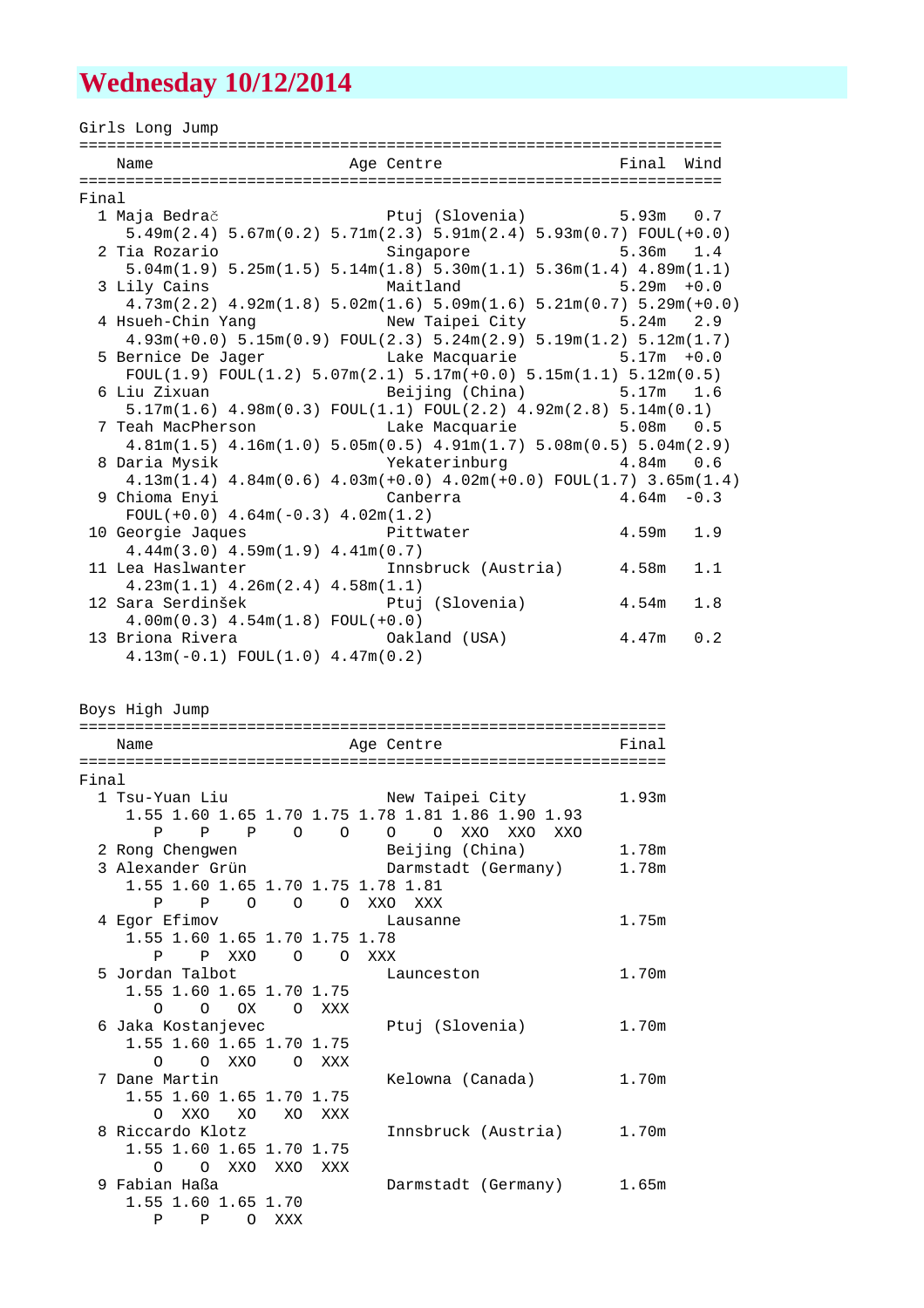10 Reece Chin Canberra 1.65m 1.55 1.60 1.65 1.70 XO O O XXX<br>11 Jaqqa Pybus Hobart (Australia) 1.65m 1.55 1.60 1.65 1.70 O XO XO XXX Delemont 1.60m 12 Florent Vogel<br>1.55 1.60 1.65 O O XXX Girls 4x100 Metre Relay ================================================================ Centre ================================================================ Heat 1 Heats 1 Lake Macquarie (Australia) 49.59Q 1) Bernice De Jager 14 2) Dakota Thomas 13 3) Emma-Sue Greentree 15 4) Teah MacPherson 13 2 Lausanne (Switzerland) 53.81Q 1) Melissa Ben Amara 13 2) Melanie Campanico 15 3) Margaux Stanton 14 4) Emeline Arnaud 15 3 Canberra (Australia) 55.79q 1) Hanna Lukowski 14 2) Charlotte Garner 14 3) Lauren Robards 13 4) Chioma Enyi 13 4 Delemont (Switzerland) 57.76q 1) Christelle Yerly 15 2) Charlotte Burri 14 3) Lorane Lüthi 15 4) Chloé Bourgnon 14 -- Innsbruck (Austria) DQ IAAF 170.6 1) Laura Pommer 15 2) Lea Haslwanter 15 3) Magdalena Frueh 14 4) Pamela Meixner 15 Heat 2 Heats 1 Singapore (Singapore) 49.92Q 1) Nurul Syarah Razali 15 2) Ismi Kashful Anwar 14 3) Portia Tan 14  $(4)$  Tia Rozario 14 2 Darmstadt (Germany) 52.73Q 1) Annalena Horst 14 2) Alina Gante 15 Darmstadt (Germany)<br>
1) Annalena Horst 14 (2) Alina Gante 15<br>
3) Lena Steiger 15 (4) Philine Johanna Smerz 15 3 Velenje (Slovenia) 52.88q 1) Barbara Kladnik 15 2) Manca Pogorevc 15 3) Ana Cafuta 15 4) Sara Kovačevič 15 4 Singleton (Australia) 55.71q 1) Adelaide Sylvester 12 2) Emma Watson 15 3) Kristina O'Brien 15 (4) Tess Orton 12 5 Hobart (Australia) 58.34q 1) Gabriella Vavoulas 13 2) Nicola Rogers 13 3) Kaitlin Minifie 14 4) Grace Jacobson 13 -- Daegu (South Korea) DQ IAAF 170.7 -- Daegu (South Korea)<br>1) Jiahn Jang 14 3) Narim Kim 15 4) Soseung Lee 15 Heat 3 Heats 1 Beijing (China) 49.51Q 1) Deng Liangwei 14<br>3) Min Meng 15 2) He Miaoge 15<br>4) Liu Zixuan 15 2 Oakland (USA) 50.83Q 1) A'Nia Diggs 15 2) Briona Rivera 13 3) Najee McDonald 15 4) Jaden Nixon 15 3 Pittwater (Australia) 52.97q 1) Jessica Weidenhofer 14 2) Jasmine Bonomi 13 3) Brienna Mathieson 4) Tayanita Robertson 12 4 Yekaterinburg (Russia) 53.08q 1) Daria Mysik 15 2) Veronika Novgorodtseva 15 3) Anastasiia Tkheliia 13 4) Tatiana Romanova 15 5 Freiberg (Germany) 54.84q 1) Pauline Winkler 13 2) Jenny Kahl 14 3) Elisa Halang 14 4) Manja Köhmstedt 14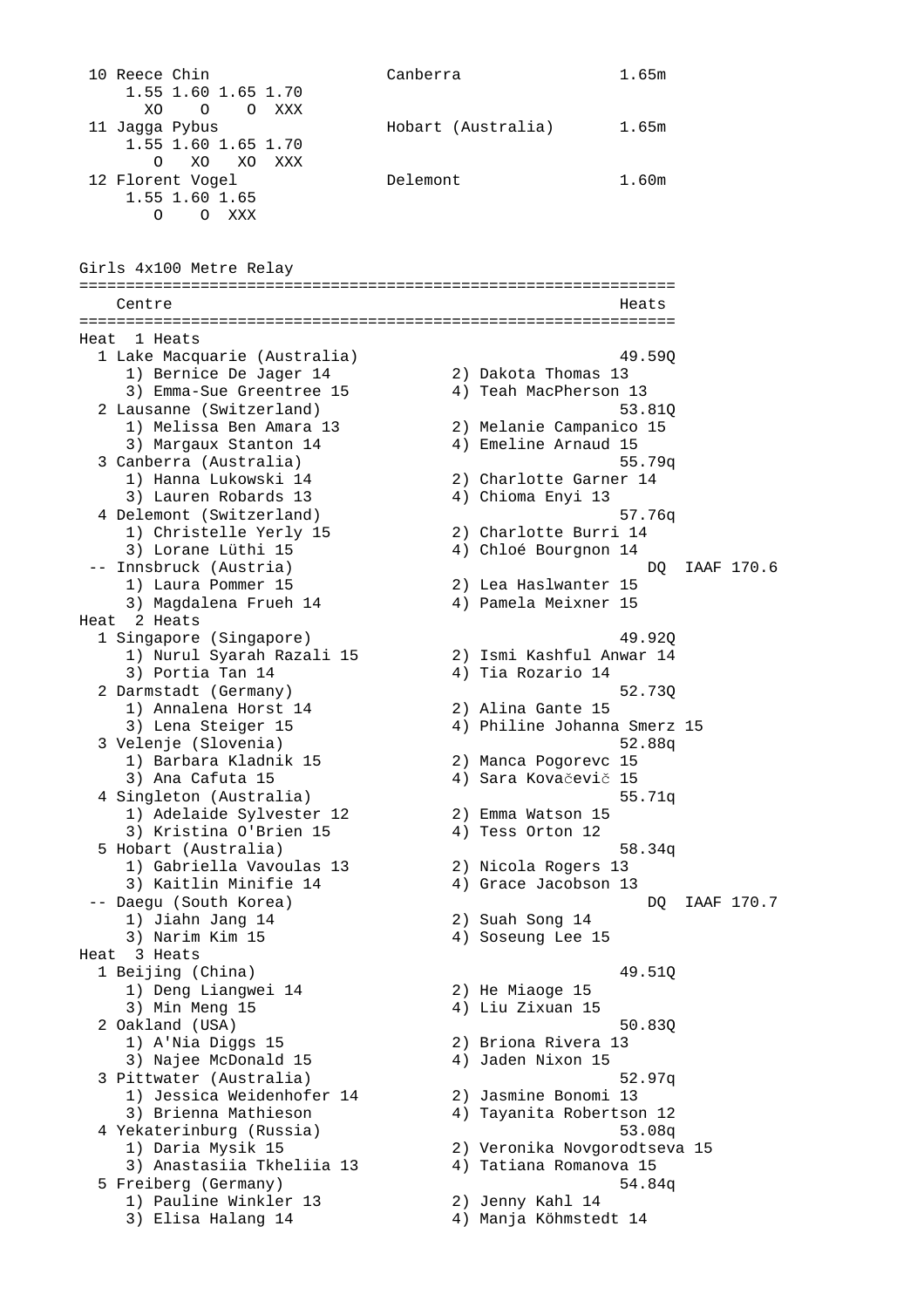6 Launceston (Australia) 54.93q 1) Amy Halaby 13 2) Arabella Phillips 13 3) Tori Milbourne 14 4) Jade Longstaff 13 =================================================================== Centre Heats H# =================================================================== Heats 1 Beijing (China) 49.510 49.510 49.510 49.510 49.510 49.510 49.510 49.510 1 1) Deng Liangwei 14 2) He Miaoge 15<br>3) Min Meng 15 39 4) Liu Zixuan 15 3) Min Meng 15 4) Liu Zixuan 15 2 Lake Macquarie (Australia) 49.59Q 1 1) Bernice De Jager 14 2) Dakota Thomas 13 3) Emma-Sue Greentree 15 4) Teah MacPherson 13 3 Singapore (Singapore) 49.92Q 2 1) Nurul Syarah Razali 15 2) Ismi Kashful Anwar 14 3) Portia Tan 14  $(4)$  Tia Rozario 14 4 Oakland (USA) 50.83Q 3 1) A'Nia Diggs 15 2) Briona Rivera 13 3) Najee McDonald 15 4) Jaden Nixon 15 5 Darmstadt (Germany) 52.73Q 2 1) Annalena Horst 14 2) Alina Gante 15 3) Lena Steiger 15 4) Philine Johanna Smerz 15 6 Lausanne (Switzerland) 53.81Q 1 1) Melissa Ben Amara 13 2) Melanie Campanico 15 3) Margaux Stanton 14 4) Emeline Arnaud 15 7 Velenje (Slovenia) 52.88q 2 1) Barbara Kladnik 15 2) Manca Pogorevc 15 3) Ana Cafuta 15 4) Sara Kovačevič 15 8 Pittwater (Australia) 52.97q 3 1) Jessica Weidenhofer 14 2) Jasmine Bonomi 13 3) Brienna Mathieson 4) Tayanita Robertson 12 9 Yekaterinburg (Russia) 53.08q 3 1) Daria Mysik 15 2) Veronika Novgorodtseva 15 3) Anastasiia Tkheliia 13 4) Tatiana Romanova 15 10 Freiberg (Germany) 54.84q 3 1) Pauline Winkler 13 2) Jenny Kahl 14 3) Elisa Halang 14 4) Manja Köhmstedt 14 3) Elisa Halang 14 (aunceston (Australia) 54.93q 3 1) Amy Halaby 13 2) Arabella Phillips 13 3) Tori Milbourne 14 4) Jade Longstaff 13 12 Singleton (Australia) 55.71q 2 1) Adelaide Sylvester 12 2) Emma Watson 15 3) Kristina O'Brien 15 (4) Tess Orton 12 13 Canberra (Australia) 55.79q 1 2) Charlotte Garner 14<br>
1) Hanna Lukowski 14 (2) Charlotte Garner 14<br>
3) Lauren Robards 13 (4) Chioma Enyi 13 3) Lauren Robards 13 4) Chioma Enyi 13 14 Delemont (Switzerland) 57.76q 1 1) Christelle Yerly 15 2) Charlotte Burri 14 3) Lorane Lüthi 15 4) Chloé Bourgnon 14 15 Hobart (Australia) 58.34q 2 1) Gabriella Vavoulas 13 2) Nicola Rogers 13 3) Kaitlin Minifie 14 4) Grace Jacobson 13 -- Daegu (South Korea) DQ 2 IAAF 170.7 1) Jiahn Jang 14 2) Suah Song 14 3) Narim Kim 15 4) Soseung Lee 15 -- Innsbruck (Austria) DQ 1 IAAF 170.6 1) Laura Pommer 15 2) Lea Haslwanter 15 3) Magdalena Frueh 14 4) Pamela Meixner 15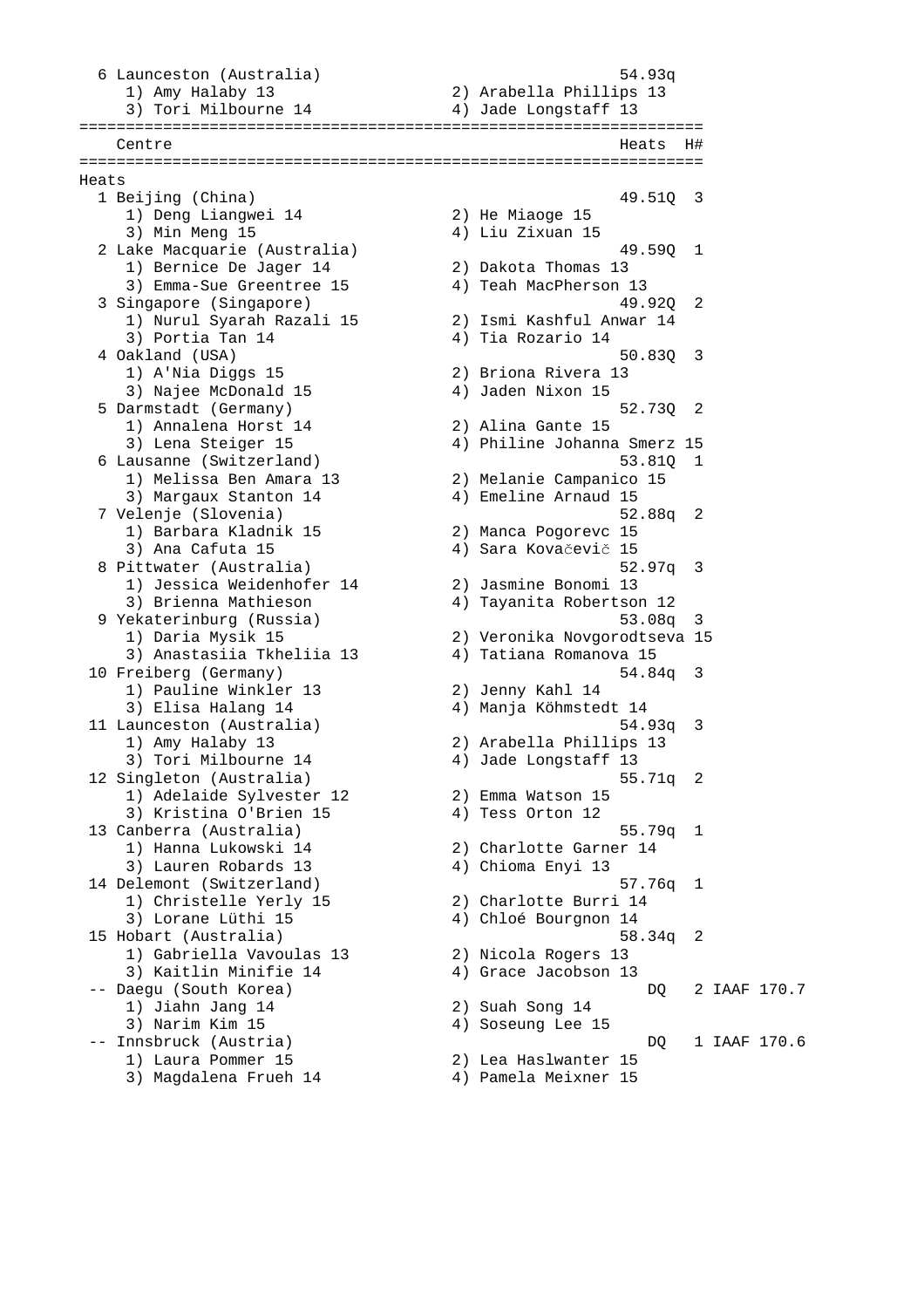Girls 4x100 Metre Relay ================================================================ Centre **Final** ================================================================ Section B Final 8 Yekaterinburg (Russia) 53.08 1) Daria Mysik 15 2) Veronika Novgorodtseva 15 3) Anastasiia Tkheliia 13 4) Tatiana Romanova 15 9 Launceston (Australia) 54.85 1) Amy Halaby 13 2) Arabella Phillips 13 3) Tori Milbourne 14 4) Jade Longstaff 13 10 Freiberg (Germany) 55.22 1) Pauline Winkler 13 2) Jenny Kahl 14 3) Elisa Halang 14 4) Manja Köhmstedt 14 11 Canberra (Australia) 55.26 1) Hanna Lukowski 14 2) Charlotte Garner 14 3) Lauren Robards 13 4) Chioma Enyi 13 12 Singleton (Australia) 55.45 1) Adelaide Sylvester 12 2) Emma Watson 15 3) Kristina O'Brien 15 (4) Tess Orton 12 13 Delemont (Switzerland) 57.12 1) Christelle Yerly 15 2) Charlotte Burri 14 3) Zohra Ben Youssef 15 4) Chloé Bourgnon 14 14 Hobart (Australia) 59.31 1) Gabriella Vavoulas 13 2) 3) Elizabeth Johnstone 15 4) Sophie Leszczynski 13 Section A Final 1 Lake Macquarie (Australia) 48.89 1) Bernice De Jager 14 2) Dakota Thomas 13 3) Emma-Sue Greentree 15 4) Teah MacPherson 13 2 Beijing (China) 49.42 1) Deng Liangwei 14 2) He Miaoge 15 3) Min Meng 15 4) Liu Zixuan 15 3 Singapore (Singapore) 49.57 1) Nurul Syarah Razali 15 2) Ismi Kashful Anwar 14 3) Portia Tan 14  $(4)$  Tia Rozario 14 4 Oakland (USA) 50.93<br>1) A'Nia Diggs 15 (2) Briona Rivera 13 1) A'Nia Diggs 15 2) Briona Rivera 13 3) Najee McDonald 15 4) Jaden Nixon 15 5 Velenje (Slovenia) 52.97 1) Barbara Kladnik 15 2) Manca Pogorevc 15 3) Ana Cafuta 15 4) Sara Kovačevič 15 6 Pittwater (Australia) 53.47 1) Jessica Weidenhofer 14 2) Jasmine Bonomi 13 3) Brienna Mathieson 4) Tayanita Robertson 12 7 Lausanne (Switzerland) 53.74 1) Melissa Ben Amara 13 2) Melanie Campanico 15 3) Margaux Stanton 14 4) Emeline Arnaud 15 -- Darmstadt (Germany) DQ IAAF 170.7 1) Annalena Horst 14 2) Alina Gante 15 3) Lena Steiger 15 4) Philine Johanna Smerz 15 =================================================================== Centre Final H# =================================================================== Final 1 Lake Macquarie (Australia) 48.89 A 1) Bernice De Jager 14 2) Dakota Thomas 13 3) Emma-Sue Greentree 15 4) Teah MacPherson 13 2 Beijing (China) 49.42 A 1) Deng Liangwei 14 3) Deng Liangwei 14 (2) He Miaoge 15<br>3) Min Meng 15 (4) Liu Zixuan 15 3 Singapore (Singapore) 49.57 A 1) Nurul Syarah Razali 15 2) Ismi Kashful Anwar 14 3) Portia Tan 14  $(4)$  Tia Rozario 14